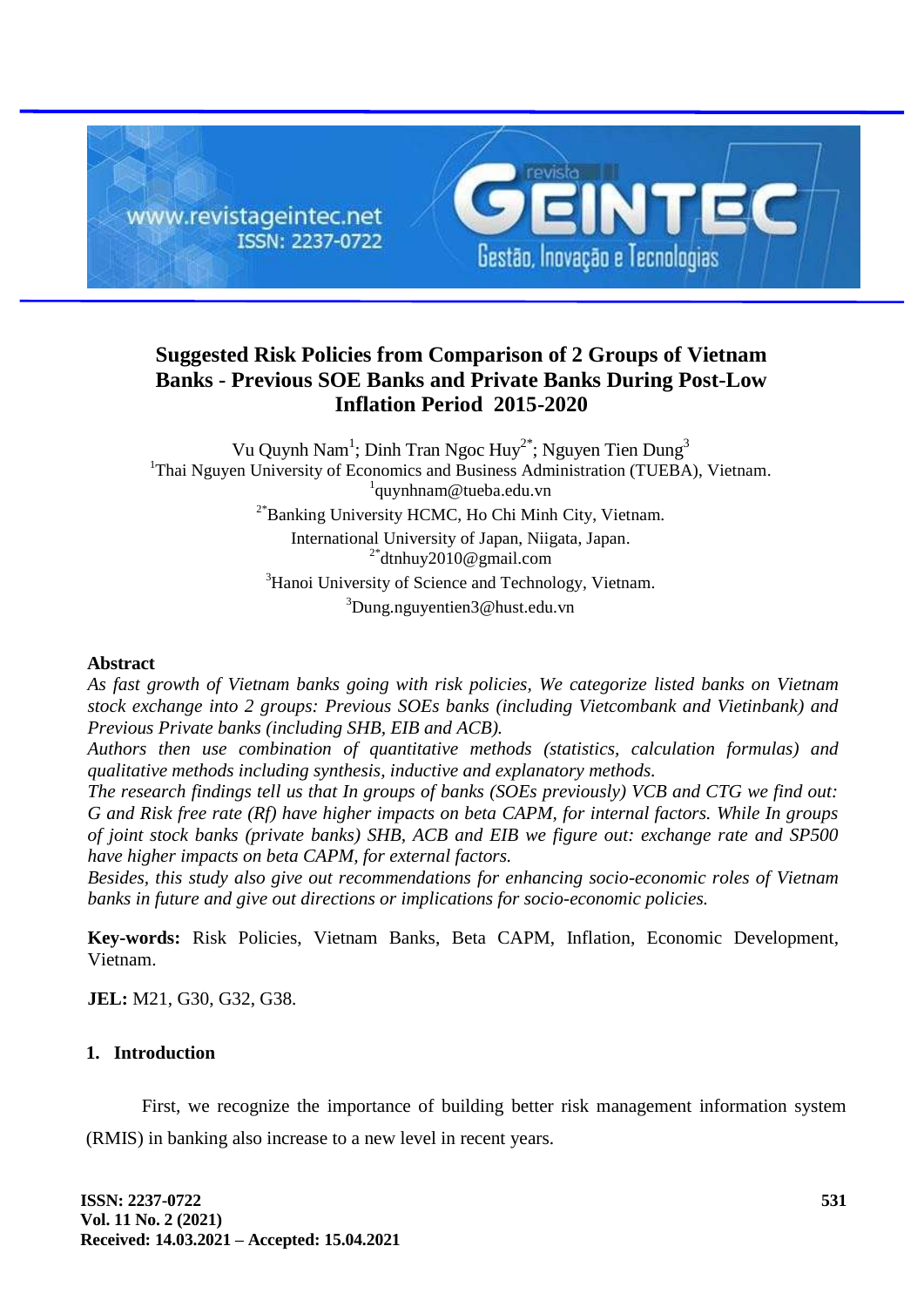Next, We emphasize that the role of reliable internet data increasing in recent years. There is evidence in banking sector showing that internet data serving better for building information system for better bank management. Balasubramanian et al (2014) specified that the banking sector has always been in the vanguard of technology in order to add value to its products, services and efficiency. The Internet has galvanized business by increasing customer base, reducing transaction costs, and enabling sale of products globally. Khrais (2019) mentioned Business information systems are interconnected structures or procedures within a business entity that uses information and communication technology (ICT) to support decision making by generating, processing and providing useful information for the entity. Business information systems have five key components. These are the people using the system, the hardware, software, database and network. Good business information systems are flexible such that they can be able to anticipate and adapt to changes in the information needs of the business. They are also must efficient, meet the demands of the business, and are designed according to the financial and human resource capacity of the business entity. Furthermore, good businesses are cost effective.

In this paper we mainly focus on using reliable internet data in comparing and evaluating the key factor: beta CAPM under macro factors effects, for 2 big bank groups in Vietnam: a) group 1: Vietcombank - VCB and Vietinbank - CTG (previously, SOE) and b) group 2: Asia Commercial Bank - ACB, Eximbank -EIB, Saigon Hanoi Bank -SHB (previously, private bank).

All internet data such as stock price, exchange rate, inflation, GDP growth, risk free rate we take from reliable internet data sources , esp. from website of State Bank of Vietnam, Bureau of Statistics, Minsitry of Finance, banks, etc.

We recognize from below charts with all data from reliable internet sources (mentioned above) that:

## **2. Literature Review**

First, Karim (2011) pointed Management Information Systems (MIS) is the key factor to facilitate and attain efficient decision making in an organization.

Trivelas and Satouridis (2013) stated that in Greece a) the externally focused Management Information System (MIS) effectiveness archetypes (OS, RM) reflecting innovation, creativity, goal setting and planning enhance task productivity b) the Internal process (IP) model of MIS effectiveness influences negatively task productivity.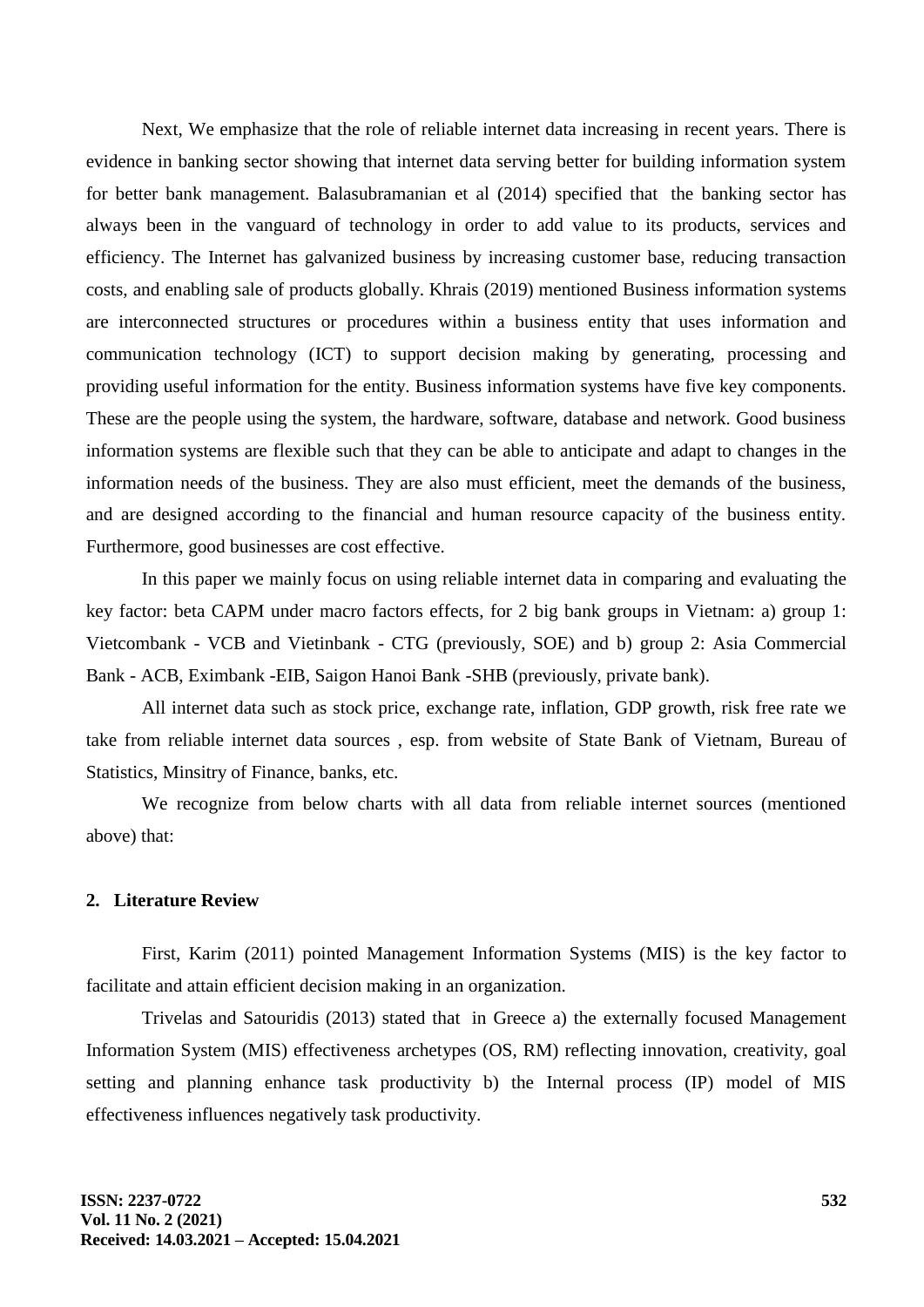Arasu et al (2014) found the Internet has revolutionized services across institutions. The Banking sector has registered significant change in the quality of service owing to the bandwidth of information flow ensuring greater customer-satisfaction. This has also brought into perspective the security environment within which information flow takes place.

Moreover, Gupta (2019) specified that Information system (IS) is important in almost all the functional areas of any bank i.e. HR, Marketing, Finance, etc. It also helps in risk management and cash management along with maintaining long run customer relationship.

Then, We summarize previous studies as follows:

| <b>Domestic researches</b>                                                                                                                                                                                                             | <b>Authors name</b>                                             | <b>Results, contents</b>                                                                                                                                                                                                                                                                                                                                                                              |
|----------------------------------------------------------------------------------------------------------------------------------------------------------------------------------------------------------------------------------------|-----------------------------------------------------------------|-------------------------------------------------------------------------------------------------------------------------------------------------------------------------------------------------------------------------------------------------------------------------------------------------------------------------------------------------------------------------------------------------------|
| 1.Systemic<br>risk<br>and<br>the<br>problem of determining Beta<br>coefficient in Vietnam                                                                                                                                              | Vương Đức Hoàng<br>Quân (2012)                                  | In the first stage, in general, the information from the Vietnam<br>stock market is not sufficient in quantity and quality to<br>estimate the beta coefficient according to the traditional<br>method, which is regression analysis of stock returns volatility<br>compared to indices. VN-Index to value the listed companies<br>and stocks.                                                         |
| 2.Fama-French<br>3-Factor<br>The<br>Model:<br>empirical<br>evidence from the Ho Chi<br>Minh City Stock Exchange                                                                                                                        | Trương Đông Lộc<br>and Duong<br>Thị<br>Hoàng<br>Trang<br>(2014) | The research results show that earnings of stocks are positively<br>correlated with market risk, firm size and the book value to<br>market value (BE / ME) ratio. In other words, the Fama -<br>French 3-factor model is suitable in explaining the change in<br>profits of stocks listed on HOSE.                                                                                                    |
| 3. The econometric model for<br>stock prices in the period<br>2008-2011 - Case of stock<br>prices ACB, VNIndex, risk<br>free rate and S& P500                                                                                          | Đinh Trần<br>Ngọc<br>Huy (2015)                                 | Analyze the impact of VNIndex and internal and external<br>macro variables on the stock price of ACB.                                                                                                                                                                                                                                                                                                 |
| 4. The theory of average return<br>of K.Marx and model of<br>capital asset pricing                                                                                                                                                     | Nguyễn Thị Hường<br>(2017)                                      | The limitation of Vietnam's stock market is the lack of beta in<br>stock analysis. However, as the market portfolio matures, beta<br>will keep pace with the development of the market.                                                                                                                                                                                                               |
| 5. Book chapter by Dinh Tran<br>Ngoc Huy (2021, Springer<br>Verlag book chapter) "Impacts<br>of Internal and External Macro<br>Factors on Firm Stock Price in<br>An Econometric Model - A<br>Case In Viet Nam Real Estate<br>Industry" | Đinh Trần<br>Ngọc<br>Huy (2021)                                 | Presenting a regression model analyzing the impact of internal<br>macro variables (inflation in Vietnam, lending rate, risk-free<br>rate) and external (US inflation, exchange rate, S&P 500) on<br>stock prices Vingroup is as follows:<br>Stock price_VIC = $-245.13$ * Inflation_CPI + Lendingrate -<br>USD_VND_rate+0.07*SP500<br>815.06*Rf rate<br>372.08*Inflation_US, $R2 = 0.84$ , SER = 19.7 |
| 6. Systemic risks in banking<br>business - periods of crisis                                                                                                                                                                           | Nguyễn Thanh Bé,<br>Bùi Quang Hưng<br>(2019)                    | Presented in Vietnam, the risk management system at<br>commercial banks has been paid attention to a certain extent in<br>the past few years, but due to its structural and technical<br>limitations, this system has not can meet the complex<br>requirements of a modern commercial bank operating in the<br>current risky environment.                                                             |
| 7. Factors affecting the return<br>rate of listed stocks from the<br>Fama French 5-factor model                                                                                                                                        | Trịnh Minh Quang<br>et al (2019)                                | Referring to factors of market change will strongly affect the<br>share prices of large companies                                                                                                                                                                                                                                                                                                     |

Table 1 - Summary of Previous Studies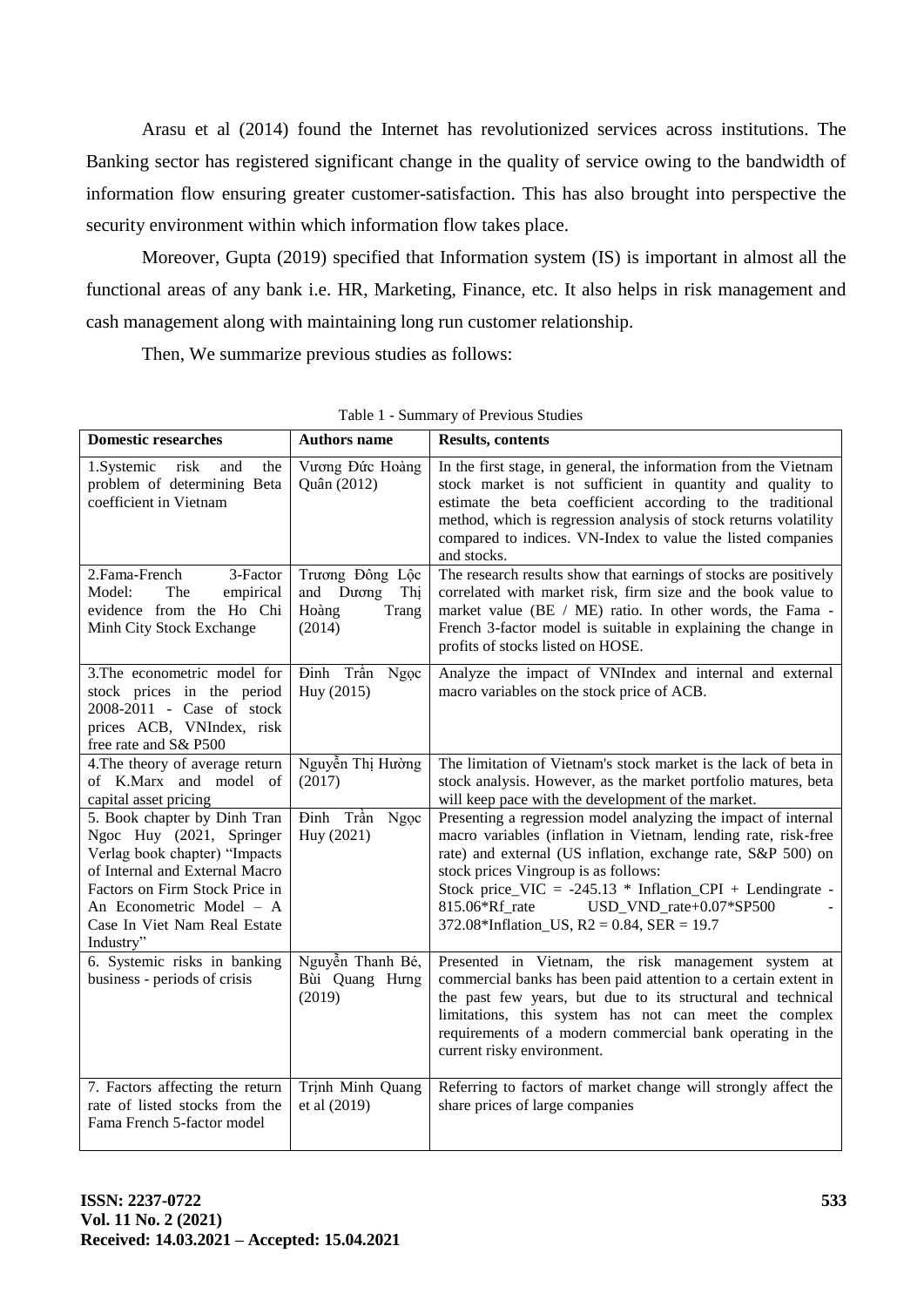| <b>International researches</b>                                                                                                                            | <b>Authors name</b>           | <b>Results</b>                                                                                                                                                                                                                                                                                                                                                                                                                                                    |
|------------------------------------------------------------------------------------------------------------------------------------------------------------|-------------------------------|-------------------------------------------------------------------------------------------------------------------------------------------------------------------------------------------------------------------------------------------------------------------------------------------------------------------------------------------------------------------------------------------------------------------------------------------------------------------|
| The<br>Impact<br>of<br>1.<br>Macroeconomic and Financial<br>Variables on Market Risk:<br>Evidence from International<br><b>Equity Returns</b>              | Patro et al (2002)            | They found that a number of variables including imports,<br>exports, inflation, market capitalization, dividend yield, and a<br>book-to-book price ratio significantly influence a person's<br>world market risk at national level.                                                                                                                                                                                                                               |
| economic<br>2.<br>Do<br>factors<br>influence stock returns? A firm<br>and industry level analysis                                                          | Butt et al (2010)             | The results revealed that market returns are primarily changes<br>in stock returns, but macroeconomic variables and industry-<br>related variables add explanatory power in describing<br>volatility. stock returns.                                                                                                                                                                                                                                              |
| 3. Macroeconomic factors and<br>micro-level bank risk                                                                                                      | Claudia<br>et<br>al<br>(2010) | The risk of about a third of US banks increases in response to<br>monetary easing.                                                                                                                                                                                                                                                                                                                                                                                |
| 4. Impact of Macroeconomic<br>Factors on Banking Index in<br>Pakistan                                                                                      | Saeed và Akhter<br>(2012)     | In Karachi stock market, Regression results show that<br>exchange rate and short-term interest rate have a significant<br>impact on the Banking index. Macroeconomic variables such<br>as money supply, exchange rate, industrial production and<br>Short-term interest rate and exchange rate have a negative<br>effect on banking index while oil price has a positive effect on<br>the bank index. Banking index.                                              |
| 5. Impact of Macroeconomic<br>Indicators on Stock Market<br>Performance: The Case of The<br><b>Istanbul Stock Exchange</b>                                 | Arnes (2014)                  | Their analysis has shown that for investors interested in<br>Turkey, first of all, be careful not to assume that relationships<br>that existed in the past will continue into the future. We also<br>find that depending on the sector, the effects of changes in<br>macroeconomic variables will also differ. For policymakers<br>and lawmakers, however, our findings indicate that keeping<br>interest rates low has been a good policy for the past 20 years. |
| 6.Bank Leverage Ratios and<br>Financial Stability: A Micro-<br>Macroprudential<br>and<br>Perspective                                                       | Emilios $(2015)$              | The leverage cycle can cause financial instability and the<br>impact of limited leverage on bank governance performance.                                                                                                                                                                                                                                                                                                                                          |
| 7. Effect Of Macroeconomic<br>Variables On Stock Market<br>Returns For Four Emerging<br>Economies: Brazil, Russia,<br>India, And China                     | Gay (2016)                    | According to the hypothesis, the relationship between the<br>exchange rate and the security's price should be in the same<br>direction.                                                                                                                                                                                                                                                                                                                           |
| 8.<br>The<br>Impact<br>of<br>Macroeconomic Factors on the<br><b>Stock</b><br>Market:<br>German<br>Evidence for the Crisis, Pre-<br>and Post-Crisis Periods | Celebi and Honig<br>(2019)    | In Germany, the aggregate index (OECD), the Economic<br>Research Institute's Export Expectations index, the climate<br>index, exports, CPI, as well as the 3-year German government<br>bond yield has a delayed effect on stock returns                                                                                                                                                                                                                           |
| 9. Impacts of macro variables<br>on Starbucks Corp.                                                                                                        | Kumaresan (2019)              | Indicates that compared to internal corporate factors,<br>macroeconomic factors (exchange rate) have a greater effect on<br>firm performance.                                                                                                                                                                                                                                                                                                                     |

## **3. Methodology**

## **Method and Data**

This study mainly use combination of quantitative methods and qualitative methods including synthesis, inductive and explanatory methods. And it emphasizes again important roles of internet data in sustainable bank risk management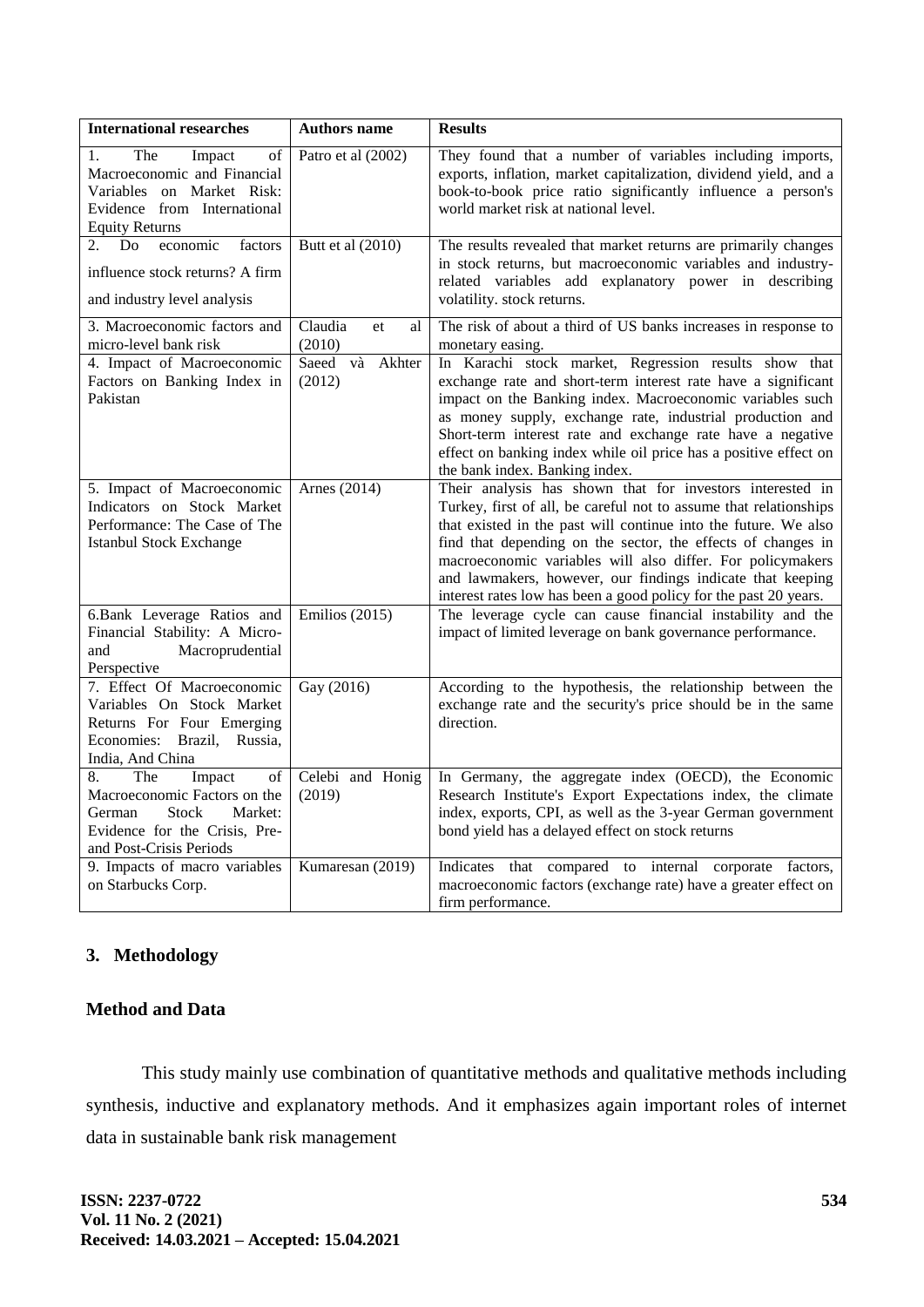We use both quantitative and qualitative analytical methods, with OLS regression supported by Eviews. Data is collected from reliable internet sources and websites as below:

Most data from stock exchange and reliable. Stock price from HOSE or HNX stock exchange, rates from bank system, GDP and CPI from Bureau statistics and Ministry of Finance.

This research paper establishes correlation among econ factors and uses OLS regression model. Beta CAPM is a function with 9 variables presented below.

Y (beta CAPM) = f (x1: G, x2: CPI, x3: R, x4: Rf, x5: VNIndex, x6; exchange rate, x7: SP500, x8: trade balance, x9: Industrial manufacturing).

We therefore can estimate effects and impacts of multi factors on bank .

## **Looking at Descriptive Statistics Below, We See That**

- In group of previous SOE banks (CTG and VCB): range of beta CAPM mean values vary from -0.27 to 2.5, beta mean highest in case VCB (1.19). Standard deviation of exchange rate, SP500 and trade balance get highest values.
- In group of previous private banks (EIB, SHB and ACB): range of beta CAPM mean values vary from -1.46 to 3.3, beta mean highest in case EIB (1.39). Max beta highest (3.3) in case of ACB. Standard deviation of exchange rate, SP500 and trade balance get highest values.

|                 | <b>BETACTG</b> | CPI         | <b>EXRATE</b> | G           | <b>IM</b> | R           | <b>RF</b>   | <b>SP500</b> | <b>TRADEBA.</b> | <b>VNINDEX</b> |
|-----------------|----------------|-------------|---------------|-------------|-----------|-------------|-------------|--------------|-----------------|----------------|
| Mean            | 0.656675       | 0.028008    | 22809.67      | 0.057983    | 166.6833  | 0.095217    | 0.039517    | 2670.148     | 4.483333        | 822.8833       |
| Median          | 0.491700       | 0.030200    | 22923.00      | 0.065200    | 150.4000  | 0.095000    | 0.037000    | 2590.230     | $-100.0000$     | 858,8200       |
| Maximum         | 2.633700       | 0.047400    | 23230.00      | 0.070800    | 267.2000  | 0.110000    | 0.061800    | 3703.060     | 410.0000        | 1067.500       |
| Minimum         | $-0.275800$    | 0.006300    | 21780.00      | 0.018100    | 127.3000  | 0.080000    | 0.012200    | 2043.940     | $-500.0000$     | 579.0300       |
| Std. Dev.       | 0.701284       | 0.012080    | 427.6367      | 0.017170    | 42.17356  | 0.010451    | 0.016243    | 513.0916     | 313.6589        | 172.2477       |
| <b>Skewness</b> | .607032        | $-0.262708$ | $-1.236611$   | $-1.467570$ | .446639   | $-0.011162$ | $-0.030322$ | 0.626233     | 0.289823        | $-0.244276$    |
| Kurtosis        | 5.507438       | 2.206974    | 3.825801      | 3.807463    | 3.903326  | 1.815576    | .919779     | 2.340080     | 1.781900        | 1.596927       |
|                 |                |             |               |             |           |             |             |              |                 |                |
| Jarque-Bera     | 8.308726       | 0.452476    | 3.393948      | 4.633522    | 4.593525  | 0.701679    | 0.585278    | 0.771590     | 0.909879        | 1.103648       |
| Probability     | 0.015696       | 0.797528    | 0.183237      | 0.098592    | 0.100584  | 0.704097    | 0.746292    | 0.679910     | 0.634486        | 0.575898       |
|                 |                |             |               |             |           |             |             |              |                 |                |
| Sum             | 7.880100       | 0.336100    | 273716.0      | 0.695800    | 2000.200  | 1.142600    | 0.474200    | 32041.77     | 53.80000        | 9874.600       |
| Sum Sq. Dev.    | 5.409784       | 0.001605    | 2011605.      | 0.003243    | 19564.70  | 0.001201    | 0.002902    | 2895893      | 1082201         | 326362.0       |

Figure 1 - CTG

|                 | <b>BETAVCB</b> | CPI         | <b>EXRATE</b> | G           | <b>IM</b> | R           | <b>RF</b>   | <b>SP500</b> | <b>TRADEBA</b> | <b>VNINDEX</b> |
|-----------------|----------------|-------------|---------------|-------------|-----------|-------------|-------------|--------------|----------------|----------------|
| Mean            | 1.192525       | 0.028008    | 22809.67      | 0.057983    | 166.6833  | 0.095217    | 0.039517    | 2670.148     | 4.483333       | 822.8833       |
| Median          | 1.084800       | 0.030200    | 22923.00      | 0.065200    | 150.4000  | 0.095000    | 0.037000    | 2590.230     | $-100.0000$    | 858.8200       |
| Maximum         | 2.099400       | 0.047400    | 23230.00      | 0.070800    | 267.2000  | 0.110000    | 0.061800    | 3703.060     | 410.0000       | 1067.500       |
| <b>Minimum</b>  | 0.590600       | 0.006300    | 21780.00      | 0.018100    | 127.3000  | 0.080000    | 0.012200    | 2043.940     | $-500.0000$    | 579.0300       |
| Std. Dev.       | 0.471423       | 0.012080    | 427.6367      | 0.017170    | 42.17356  | 0.010451    | 0.016243    | 513.0916     | 313.6589       | 172,2477       |
| <b>Skewness</b> | 0.455134       | $-0.262708$ | $-1.235511$   | $-1.467570$ | 1.446639  | $-0.011162$ | $-0.030322$ | 0.526233     | 0.289823       | $-0.244276$    |
| Kurtosis        | 2.252966       | 2.206974    | 3.825801      | 3.807463    | 3.903326  | 1.815576    | 1.919779    | 2.340080     | 1.781900       | 1.596927       |
|                 |                |             |               |             |           |             |             |              |                |                |
| Jarque-Bera     | 0.693324       | 0.452476    | 3.393948      | 4.633522    | 4.593525  | 0.701679    | 0.585278    | 0.771590     | 0.909879       | 1.103648       |
| Probability     | 0.707044       | 0.797528    | 0.183237      | 0.098592    | 0.100584  | 0.704097    | 0.746292    | 0.679910     | 0.634486       | 0.575898       |
|                 |                |             |               |             |           |             |             |              |                |                |
| <b>Sum</b>      | 14.31030       | 0.336100    | 273716.0      | 0.695800    | 2000.200  | 1.142600    | 0.474200    | 32041.77     | 53.80000       | 9874.600       |
| Sum Sq. Dev.    | 2.444631       | 0.001605    | 2011605.      | 0.003243    | 19564.70  | 0.001201    | 0.002902    | 2895893.     | 1082201        | 326362.0       |
|                 |                |             |               |             |           |             |             |              |                |                |

# Figure 2 – VCB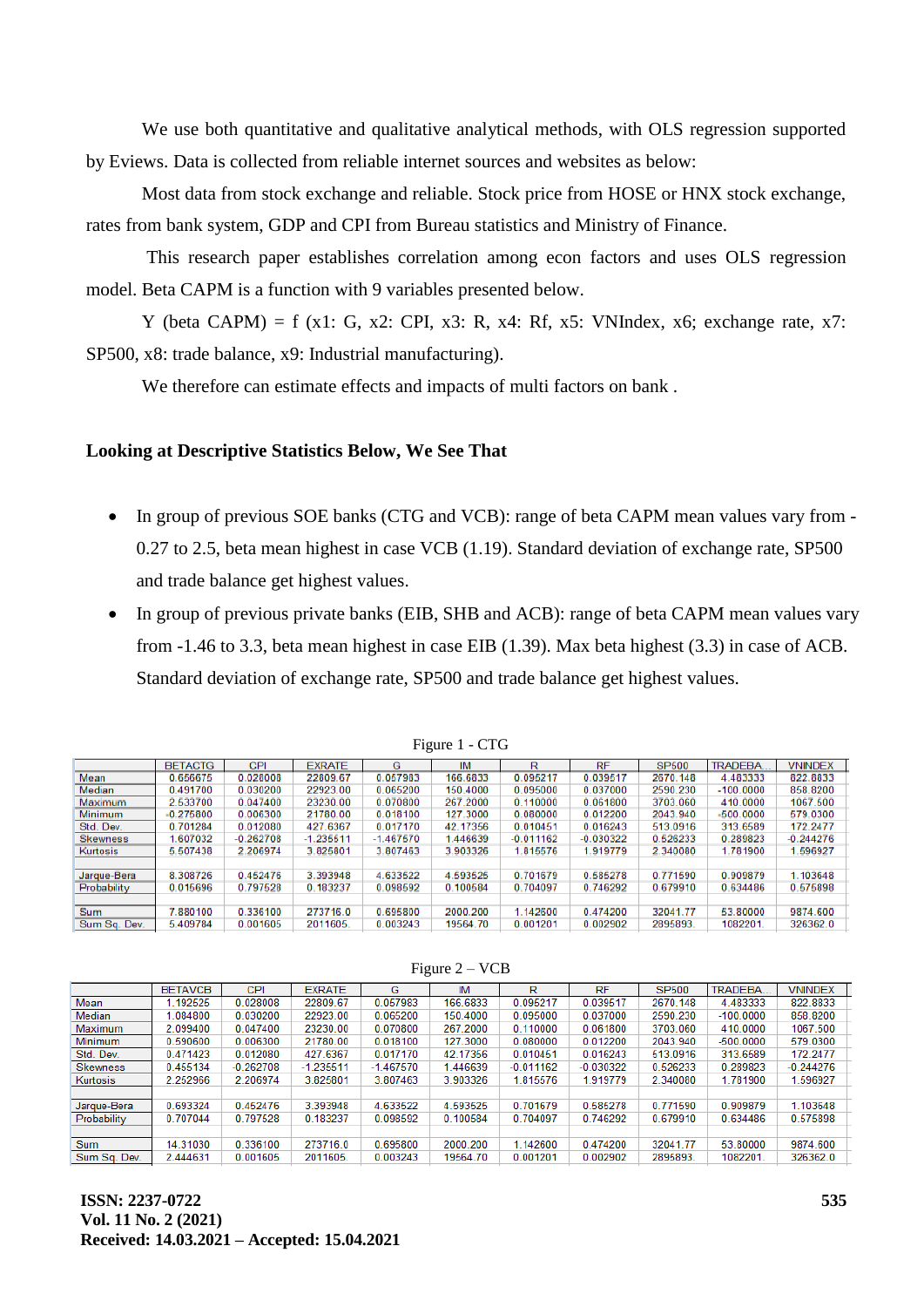Figure 3 - EIB

|                 | <b>BETAEIB</b> | <b>CPI</b>  | <b>EXRATE</b> | G           | IM       | R           | <b>RF</b>   | <b>SP500</b> | <b>TRADEBA.</b> | <b>VNINDEX</b> |
|-----------------|----------------|-------------|---------------|-------------|----------|-------------|-------------|--------------|-----------------|----------------|
| Mean            | .388333        | 0.028008    | 22809.67      | 0.057983    | 166.6833 | 0.095217    | 0.039517    | 2670.148     | 4.483333        | 822.8833       |
| Median          | .425000        | 0.030200    | 22923.00      | 0.065200    | 150.4000 | 0.095000    | 0.037000    | 2590.230     | $-100.0000$     | 858.8200       |
| <b>Maximum</b>  | 2.500000       | 0.047400    | 23230.00      | 0.070800    | 267.2000 | 0.110000    | 0.061800    | 3703.060     | 410.0000        | 1067.500       |
| <b>Minimum</b>  | 0.390000       | 0.006300    | 21780.00      | 0.018100    | 127.3000 | 0.080000    | 0.012200    | 2043.940     | $-500.0000$     | 579.0300       |
| Std. Dev.       | 0.569399       | 0.012080    | 427.6367      | 0.017170    | 42.17356 | 0.010451    | 0.016243    | 513.0916     | 313.6589        | 172.2477       |
| <b>Skewness</b> | 0.036050       | $-0.262708$ | $-1.235511$   | $-1.467570$ | 1.446639 | $-0.011162$ | $-0.030322$ | 0.526233     | 0.289823        | $-0.244276$    |
| Kurtosis        | 2.933702       | 2.206974    | 3.825801      | 3.807463    | 3.903326 | 1.815576    | 1.919779    | 2.340080     | 1.781900        | .596927        |
|                 |                |             |               |             |          |             |             |              |                 |                |
| Jarque-Bera     | 0.004797       | 0.452476    | 3.393948      | 4.633522    | 4.593525 | 0.701679    | 0.585278    | 0.771590     | 0.909879        | 1.103648       |
| Probability     | 0.997604       | 0.797528    | 0.183237      | 0.098592    | 0.100584 | 0.704097    | 0.746292    | 0.679910     | 0.634486        | 0.575898       |
|                 |                |             |               |             |          |             |             |              |                 |                |
| <b>Sum</b>      | 16.66000       | 0.336100    | 273716.0      | 0.695800    | 2000.200 | 1.142600    | 0.474200    | 32041.77     | 53.80000        | 9874.600       |
| Sum Sa. Dev.    | 3.566367       | 0.001605    | 2011605.      | 0.003243    | 19564.70 | 0.001201    | 0.002902    | 2895893      | 1082201.        | 326362.0       |

#### Figure 4 - SHB

|                 | <b>BETASHB</b> | <b>CPI</b>  | <b>EXRATE</b> | G           | <b>IM</b> | R           | <b>RF</b>   | <b>SP500</b> | <b>TRADEBA.</b> | <b>VNINDEX</b> |
|-----------------|----------------|-------------|---------------|-------------|-----------|-------------|-------------|--------------|-----------------|----------------|
| Mean            | 0.635833       | 0.028008    | 22809.67      | 0.057983    | 166.6833  | 0.095217    | 0.039517    | 2670.148     | 4.483333        | 822.8833       |
| Median          | 0.865000       | 0.030200    | 22923.00      | 0.065200    | 150,4000  | 0.095000    | 0.037000    | 2590.230     | $-100.0000$     | 858.8200       |
| Maximum         | 1.130000       | 0.047400    | 23230.00      | 0.070800    | 267.2000  | 0.110000    | 0.061800    | 3703.060     | 410.0000        | 1067.500       |
| Minimum         | $-1.460000$    | 0.006300    | 21780.00      | 0.018100    | 127.3000  | 0.080000    | 0.012200    | 2043.940     | $-500.0000$     | 579.0300       |
| Std. Dev.       | 0.707267       | 0.012080    | 427.6367      | 0.017170    | 42.17356  | 0.010451    | 0.016243    | 513.0916     | 313.6589        | 172,2477       |
| <b>Skewness</b> | $-2.401782$    | $-0.262708$ | $-1.235511$   | $-1.467570$ | 1.446639  | $-0.011162$ | $-0.030322$ | 0.526233     | 0.289823        | $-0.244276$    |
| Kurtosis        | 7.721237       | 2.206974    | 3.825801      | 3.807463    | 3.903326  | 1.815576    | 1.919779    | 2.340080     | 1.781900        | 1.596927       |
|                 |                |             |               |             |           |             |             |              |                 |                |
| Jarque-Bera     | 22.68216       | 0.452476    | 3.393948      | 4.633522    | 4.593525  | 0.701679    | 0.585278    | 0.771590     | 0.909879        | 1.103648       |
| Probability     | 0.000012       | 0.797528    | 0.183237      | 0.098592    | 0.100584  | 0.704097    | 0.746292    | 0.679910     | 0.634486        | 0.575898       |
|                 |                |             |               |             |           |             |             |              |                 |                |
| Sum             | 1.630000       | 0.336100    | 273716.0      | 0.695800    | 2000.200  | 1.142600    | 0.474200    | 32041.77     | 53.80000        | 9874.600       |
| Sum Sq. Dev.    | 5.502492       | 0.001605    | 2011605.      | 0.003243    | 19564.70  | 0.001201    | 0.002902    | 2895893      | 1082201         | 326362.0       |

#### Figure 5 - ACB

|                 | <b>BETAACB</b> | <b>CPI</b>  | <b>EXRATE</b> | G           | <b>IM</b> | R           | <b>RF</b>   | <b>SP500</b> | <b>TRADEBA.</b> | <b>VNINDEX</b> |
|-----------------|----------------|-------------|---------------|-------------|-----------|-------------|-------------|--------------|-----------------|----------------|
| Mean            | 0.990000       | 0.028008    | 22809.67      | 0.057983    | 166.6833  | 0.095217    | 0.039517    | 2670.148     | 4.483333        | 822.8833       |
| Median          | 0.805000       | 0.030200    | 22923.00      | 0.065200    | 150.4000  | 0.095000    | 0.037000    | 2590.230     | $-100.0000$     | 858.8200       |
| <b>Maximum</b>  | 3.370000       | 0.047400    | 23230.00      | 0.070800    | 267.2000  | 0.110000    | 0.061800    | 3703.060     | 410.0000        | 1067.500       |
| Minimum         | 0.400000       | 0.006300    | 21780.00      | 0.018100    | 127.3000  | 0.080000    | 0.012200    | 2043.940     | $-500.0000$     | 579.0300       |
| Std. Dev.       | 0.786789       | 0.012080    | 427.6367      | 0.017170    | 42.17356  | 0.010451    | 0.016243    | 513.0916     | 313.6589        | 172.2477       |
| <b>Skewness</b> | 2.524943       | $-0.262708$ | $-1.235511$   | $-1.467570$ | .446639   | $-0.011162$ | $-0.030322$ | 0.526233     | 0.289823        | $-0.244276$    |
| Kurtosis        | 8.372413       | 2.206974    | 3.825801      | 3.807463    | 3.903326  | 1.815576    | 1.919779    | 2.340080     | 1.781900        | .596927        |
|                 |                |             |               |             |           |             |             |              |                 |                |
| Jarque-Bera     | 27.18209       | 0.452476    | 3.393948      | 4.633522    | 4.593525  | 0.701679    | 0.585278    | 0.771590     | 0.909879        | 1.103648       |
| Probability     | 0.000001       | 0.797528    | 0.183237      | 0.098592    | 0.100584  | 0.704097    | 0.746292    | 0.679910     | 0.634486        | 0.575898       |
|                 |                |             |               |             |           |             |             |              |                 |                |
| Sum             | 11.88000       | 0.336100    | 273716.0      | 0.695800    | 2000.200  | 1.142600    | 0.474200    | 32041.77     | 53.80000        | 9874.600       |
| Sum Sq. Dev.    | 6.809400       | 0.001605    | 2011605.      | 0.003243    | 19564.70  | 0.001201    | 0.002902    | 2895893      | 1082201         | 326362.0       |

### **4. Main Results**

#### **4.1 Overall Results**

First we analyze correlation:

### **Looking at Figures Below, We See That**

 In group of previous SOE banks (CTG and VCB): trade balance has highest negative correlation, in case of CTG (-0.42) and of VCB (-0.6). Higher than correlation of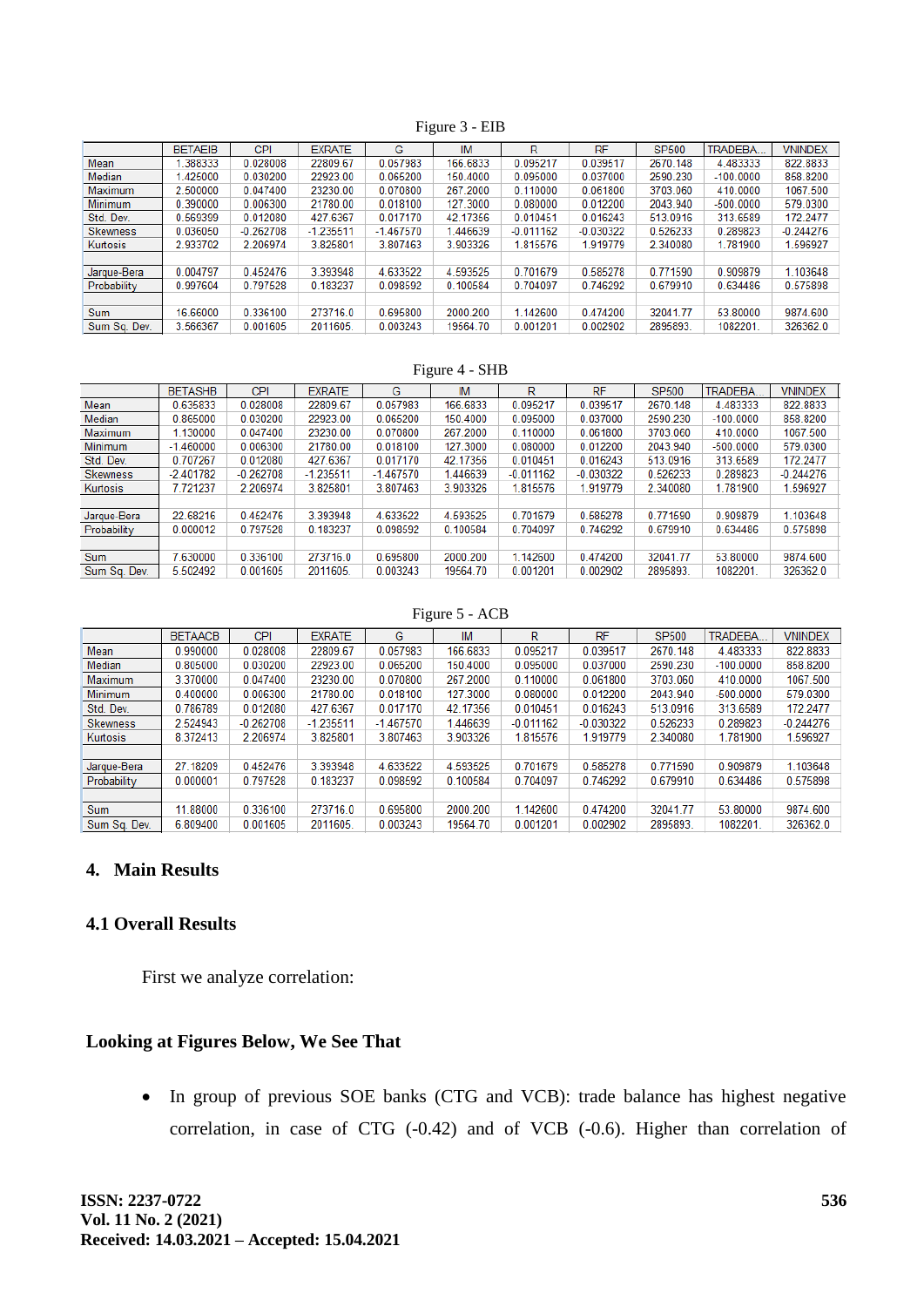VNIndex (-0.15) in case of CTG and (-0.44) in case of VCB. Lending rate has positive correlation with beta of CTG and VCB.

 In group of previous private banks (EIB, SHB and ACB): trade balance has lower negative correlation, in case of EIB (-0.05) and of SHB (0.01) and of ACB (-0.16). VNIndex has positive correlation with beta of these 3 private banks, while negative relationship in case previous SOE banks. LEnding rate has negative correlation in 2 cases: EIB and SHB.

| Figure 6 - CTG |  |  |  |
|----------------|--|--|--|
|----------------|--|--|--|

|                | <b>Correlation Matrix</b> |             |               |             |             |             |             |              |                 |                |  |  |
|----------------|---------------------------|-------------|---------------|-------------|-------------|-------------|-------------|--------------|-----------------|----------------|--|--|
|                | <b>BETACTG</b>            | <b>CPI</b>  | <b>EXRATE</b> | G           | IM          | R           | <b>RF</b>   | <b>SP500</b> | <b>TRADEBA.</b> | <b>VNINDEX</b> |  |  |
| <b>BETACTG</b> | .000000                   | 0.336933    | $-0.208220$   | 0.148388    | 0.764773    | 0.138517    | 0.258014    | $-0.279036$  | $-0.421643$     | $-0.150356$    |  |  |
| CPI            | 0.336933                  | 1.000000    | 0.355839      | 0.084484    | 0.413563    | $-0.414518$ | $-0.181729$ | 0.255209     | $-0.220207$     | 0.414535       |  |  |
| <b>EXRATE</b>  | $-0.208220$               | 0.355839    | 1.000000      | $-0.085689$ | $-0.083666$ | $-0.775791$ | $-0.724295$ | 0.686922     | 0.531029        | 0.767832       |  |  |
| G              | 0.148388                  | 0.084484    | $-0.085689$   | 1.000000    | 0.183953    | $-0.269621$ | 0.461428    | $-0.451641$  | $-0.519267$     | $-0.057490$    |  |  |
| IM             | 0.764773                  | 0.413563    | $-0.083666$   | 0.183953    | 1.000000    | 0.092188    | 0.151470    | $-0.215029$  | $-0.381218$     | 0.008190       |  |  |
| R              | 0.138517                  | $-0.414518$ | $-0.775791$   | $-0.269621$ | 0.092188    | 1.000000    | 0.639799    | $-0.670855$  | $-0.392501$     | $-0.877965$    |  |  |
| <b>RF</b>      | 0.258014                  | $-0.181729$ | $-0.724295$   | 0.461428    | 0.151470    | 0.639799    | 1.000000    | $-0.834478$  | $-0.664628$     | $-0.821145$    |  |  |
| SP500          | $-0.279036$               | 0.255209    | 0.686922      | $-0.451641$ | $-0.215029$ | $-0.670855$ | $-0.834478$ | 1.000000     | 0.841299        | 0.865637       |  |  |
| TRADEBA        | $-0.421643$               | $-0.220207$ | 0.531029      | $-0.519267$ | $-0.381218$ | $-0.392501$ | $-0.664628$ | 0.841299     | 1.000000        | 0.604803       |  |  |
| <b>VNINDEX</b> | $-0.150356$               | 0.414535    | 0.767832      | $-0.057490$ | 0.008190    | $-0.877965$ | $-0.821145$ | 0.865637     | 0.604803        | 1.000000       |  |  |

Figure 7 - VCB

| <b>Correlation Matrix</b> |             |               |             |             |             |             |             |             |                |  |  |
|---------------------------|-------------|---------------|-------------|-------------|-------------|-------------|-------------|-------------|----------------|--|--|
| <b>BETAVCB</b>            | <b>CPI</b>  | <b>EXRATE</b> | G           | IM          | R           | <b>RF</b>   | SP500       | TRADEBA     | <b>VNINDEX</b> |  |  |
| .000000                   | 0.010098    | $-0.383907$   | 0.400397    | $-0.010006$ | 0.128686    | 0.447294    | $-0.454337$ | $-0.602414$ | $-0.447930$    |  |  |
| 0.010098                  | 1.000000    | 0.355839      | 0.084484    | 0.413563    | $-0.414518$ | $-0.181729$ | 0.255209    | $-0.220207$ | 0.414535       |  |  |
| $-0.383907$               | 0.355839    | 1.000000      | $-0.085689$ | $-0.083666$ | $-0.775791$ | $-0.724295$ | 0.686922    | 0.531029    | 0.767832       |  |  |
| 0.400397                  | 0.084484    | $-0.085689$   | 1.000000    | 0.183953    | $-0.269621$ | 0.461428    | $-0.451641$ | $-0.519267$ | $-0.057490$    |  |  |
| $-0.010006$               | 0.413563    | $-0.083666$   | 0.183953    | 1.000000    | 0.092188    | 0.151470    | $-0.215029$ | $-0.381218$ | 0.008190       |  |  |
| 0.128686                  | $-0.414518$ | $-0.775791$   | $-0.269621$ | 0.092188    | .000000     | 0.639799    | $-0.670855$ | $-0.392501$ | $-0.877965$    |  |  |
| 0.447294                  | $-0.181729$ | $-0.724295$   | 0.461428    | 0.151470    | 0.639799    | 1.000000    | $-0.834478$ | $-0.664628$ | $-0.821145$    |  |  |
| $-0.454337$               | 0.255209    | 0.686922      | $-0.451641$ | $-0.215029$ | $-0.670855$ | $-0.834478$ | 1.000000    | 0.841299    | 0.865637       |  |  |
| $-0.602414$               | $-0.220207$ | 0.531029      | $-0.519267$ | $-0.381218$ | $-0.392501$ | $-0.664628$ | 0.841299    | 1.000000    | 0.604803       |  |  |
| $-0.447930$               | 0.414535    | 0.767832      | $-0.057490$ | 0.008190    | $-0.877965$ | $-0.821145$ | 0.865637    | 0.604803    | 1.000000       |  |  |
|                           |             |               |             |             |             |             |             |             |                |  |  |

Figure 8 - EIB

|                 | <b>Correlation Matrix</b> |             |               |             |             |             |             |              |             |                |
|-----------------|---------------------------|-------------|---------------|-------------|-------------|-------------|-------------|--------------|-------------|----------------|
|                 | <b>BETAEIB</b>            | <b>CPI</b>  | <b>EXRATE</b> | G           | IM          | R           | <b>RF</b>   | <b>SP500</b> | TRADEBA.    | <b>VNINDEX</b> |
| <b>BETAEIB</b>  | .000000                   | 0.155218    | 0.159855      | 0.394881    | 0.508124    | $-0.320816$ | $-0.086799$ | 0.056751     | $-0.054852$ | 0.364282       |
| <b>CPI</b>      | 0.155218                  | 1.000000    | 0.355839      | 0.084484    | 0.413563    | $-0.414518$ | $-0.181729$ | 0.255209     | $-0.220207$ | 0.414535       |
| <b>EXRATE</b>   | 0.159855                  | 0.355839    | 1.000000      | $-0.085689$ | $-0.083666$ | $-0.775791$ | $-0.724295$ | 0.686922     | 0.531029    | 0.767832       |
| G               | 0.394881                  | 0.084484    | $-0.085689$   | 1.000000    | 0.183953    | $-0.269621$ | 0.461428    | $-0.451641$  | $-0.519267$ | $-0.057490$    |
| IM              | 0.508124                  | 0.413563    | $-0.083666$   | 0.183953    | 1.000000    | 0.092188    | 0.151470    | $-0.215029$  | $-0.381218$ | 0.008190       |
| R               | $-0.320816$               | $-0.414518$ | $-0.775791$   | $-0.269621$ | 0.092188    | 1.000000    | 0.639799    | $-0.670855$  | $-0.392501$ | $-0.877965$    |
| <b>RF</b>       | $-0.086799$               | $-0.181729$ | $-0.724295$   | 0.461428    | 0.151470    | 0.639799    | 1.000000    | $-0.834478$  | $-0.664628$ | $-0.821145$    |
| SP500           | 0.056751                  | 0.255209    | 0.686922      | $-0.451641$ | $-0.215029$ | $-0.670855$ | $-0.834478$ | 1.000000     | 0.841299    | 0.865637       |
| <b>TRADEBA.</b> | $-0.054852$               | $-0.220207$ | 0.531029      | $-0.519267$ | $-0.381218$ | $-0.392501$ | $-0.664628$ | 0.841299     | 1.000000    | 0.604803       |
| <b>VNINDEX</b>  | 0.364282                  | 0.414535    | 0.767832      | $-0.057490$ | 0.008190    | $-0.877965$ | $-0.821145$ | 0.865637     | 0.604803    | 1.000000       |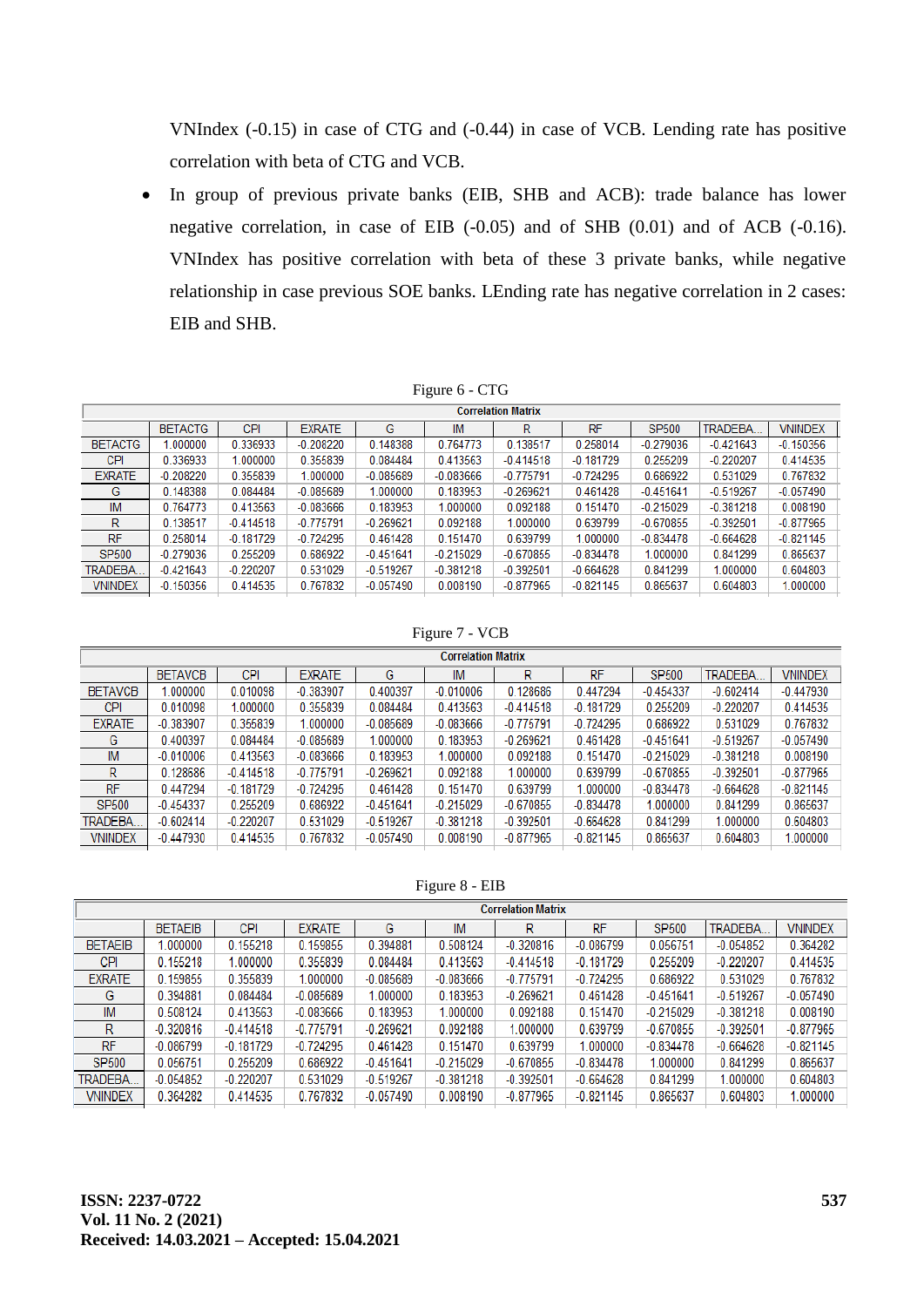|                 |                |             |               |             |             | <b>Correlation Matrix</b> |             |              |             |                |
|-----------------|----------------|-------------|---------------|-------------|-------------|---------------------------|-------------|--------------|-------------|----------------|
|                 | <b>BETASHB</b> | <b>CPI</b>  | <b>EXRATE</b> | G           | IM          | R                         | <b>RF</b>   | <b>SP500</b> | TRADEBA     | <b>VNINDEX</b> |
| <b>BETASHB</b>  | .000000        | $-0.228581$ | $-0.011854$   | 0.244650    | $-0.480409$ | $-0.208929$               | $-0.055766$ | 0.037226     | 0.014026    | 0.066297       |
| <b>CPI</b>      | $-0.228581$    | 1.000000    | 0.355839      | 0.084484    | 0.413563    | $-0.414518$               | $-0.181729$ | 0.255209     | $-0.220207$ | 0.414535       |
| <b>EXRATE</b>   | $-0.011854$    | 0.355839    | 1.000000      | $-0.085689$ | $-0.083666$ | $-0.775791$               | $-0.724295$ | 0.686922     | 0.531029    | 0.767832       |
| G               | 0.244650       | 0.084484    | $-0.085689$   | 1.000000    | 0.183953    | $-0.269621$               | 0.461428    | $-0.451641$  | $-0.519267$ | $-0.057490$    |
| <b>IM</b>       | $-0.480409$    | 0.413563    | $-0.083666$   | 0.183953    | 1.000000    | 0.092188                  | 0.151470    | $-0.215029$  | $-0.381218$ | 0.008190       |
| R               | $-0.208929$    | $-0.414518$ | $-0.775791$   | $-0.269621$ | 0.092188    | 1.000000                  | 0.639799    | $-0.670855$  | $-0.392501$ | $-0.877965$    |
| RF              | $-0.055766$    | $-0.181729$ | $-0.724295$   | 0.461428    | 0.151470    | 0.639799                  | 1.000000    | $-0.834478$  | $-0.664628$ | $-0.821145$    |
| SP500           | 0.037226       | 0.255209    | 0.686922      | $-0.451641$ | $-0.215029$ | $-0.670855$               | $-0.834478$ | 1.000000     | 0.841299    | 0.865637       |
| <b>TRADEBA.</b> | 0.014026       | $-0.220207$ | 0.531029      | $-0.519267$ | $-0.381218$ | $-0.392501$               | $-0.664628$ | 0.841299     | 1.000000    | 0.604803       |
| <b>VNINDEX</b>  | 0.066297       | 0.414535    | 0.767832      | $-0.057490$ | 0.008190    | $-0.877965$               | $-0.821145$ | 0.865637     | 0.604803    | 1.000000       |
|                 |                |             |               |             |             |                           |             |              |             |                |

Figure 9 - SHB

#### Figure 10 - ACB

| <b>Correlation Matrix</b> |                |             |               |             |             |             |             |              |             |                |
|---------------------------|----------------|-------------|---------------|-------------|-------------|-------------|-------------|--------------|-------------|----------------|
|                           | <b>BETAACB</b> | <b>CPI</b>  | <b>EXRATE</b> | G           | IM          | R           | <b>RF</b>   | <b>SP500</b> | TRADEBA     | <b>VNINDEX</b> |
| <b>BETAACB</b>            | .000000        | 0.301399    | 0.012415      | 0.015720    | 0.399435    | 0.010349    | 0.040732    | $-0.040497$  | $-0.163941$ | 0.051257       |
| <b>CPI</b>                | 0.301399       | 1.000000    | 0.355839      | 0.084484    | 0.413563    | $-0.414518$ | $-0.181729$ | 0.255209     | $-0.220207$ | 0.414535       |
| <b>EXRATE</b>             | 0.012415       | 0.355839    | 1.000000      | $-0.085689$ | $-0.083666$ | $-0.775791$ | $-0.724295$ | 0.686922     | 0.531029    | 0.767832       |
| G                         | 0.015720       | 0.084484    | $-0.085689$   | 1.000000    | 0.183953    | $-0.269621$ | 0.461428    | $-0.451641$  | $-0.519267$ | $-0.057490$    |
| <b>IM</b>                 | 0.399435       | 0.413563    | $-0.083666$   | 0.183953    | 1.000000    | 0.092188    | 0.151470    | $-0.215029$  | $-0.381218$ | 0.008190       |
| R                         | 0.010349       | $-0.414518$ | $-0.775791$   | $-0.269621$ | 0.092188    | 1.000000    | 0.639799    | $-0.670855$  | $-0.392501$ | $-0.877965$    |
| <b>RF</b>                 | 0.040732       | $-0.181729$ | $-0.724295$   | 0.461428    | 0.151470    | 0.639799    | 1.000000    | $-0.834478$  | $-0.664628$ | $-0.821145$    |
| SP500                     | $-0.040497$    | 0.255209    | 0.686922      | $-0.451641$ | $-0.215029$ | $-0.670855$ | $-0.834478$ | 1.000000     | 0.841299    | 0.865637       |
| <b>TRADEBA.</b>           | $-0.163941$    | $-0.220207$ | 0.531029      | $-0.519267$ | $-0.381218$ | $-0.392501$ | $-0.664628$ | 0.841299     | 1.000000    | 0.604803       |
| <b>VNINDEX</b>            | 0.051257       | 0.414535    | 0.767832      | $-0.057490$ | 0.008190    | $-0.877965$ | $-0.821145$ | 0.865637     | 0.604803    | 1.000000       |

## **4.2 OLS Regression Results**

We run regression OLS for 5 banks, accordingly:

First, For CTG external factors:

We found out from the below figure that external macro factors such as exchange rate, trade balance have negative correlation with market risk. An increase in these factors might cause beta decrease.

| Data           | <b>Internal effects</b> |                       | <b>External effects</b> |                       |  |
|----------------|-------------------------|-----------------------|-------------------------|-----------------------|--|
|                | Co-efficient            | <b>R-squared, SER</b> | Co-efficient            | <b>R-squared, SER</b> |  |
| G              | $-17.1$                 |                       |                         |                       |  |
| <b>CPI</b>     | $-0.6$                  |                       |                         |                       |  |
| $\mathbf R$    | $-55.6$                 |                       |                         |                       |  |
| Rf             | 13.7                    |                       |                         |                       |  |
| <b>VNIndex</b> | $-0.002$                |                       |                         |                       |  |
| IM             | 0.01                    |                       |                         |                       |  |
| Ex rate        |                         |                       | $-0.0001$               |                       |  |
| <b>SP500</b>   |                         |                       | 0.0004                  |                       |  |
| Trade balance  |                         |                       | $-0.001$                |                       |  |
|                |                         | 0.67; 0.59            |                         | 0.2; 0.7              |  |

Table 1 - Internal vs. External Macro Effects on Beta CAPM Period 2015-2020 - Case CTG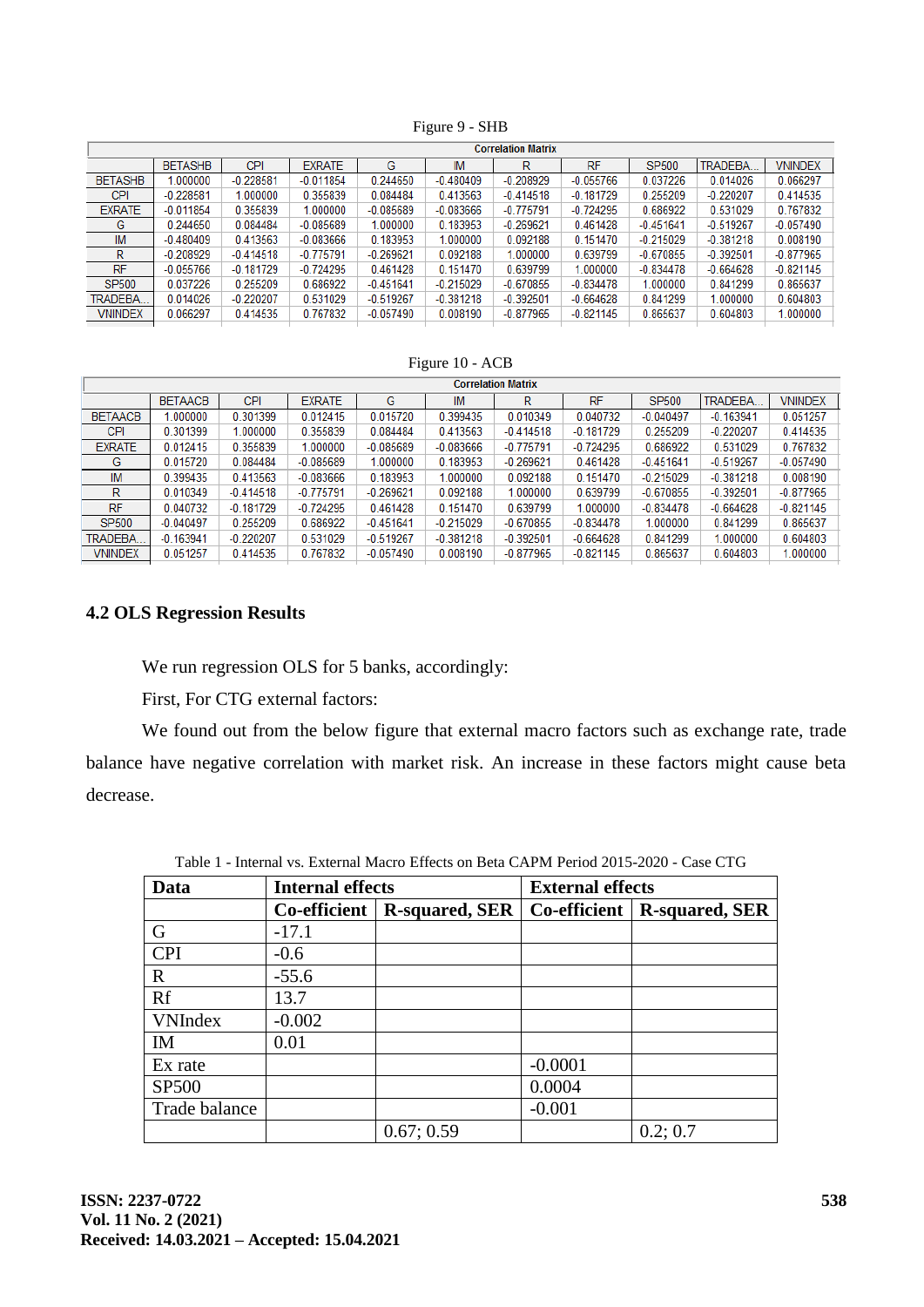We found out from the above table that internal macro factors such as IM and Rf has positive correlation with market risk while CPI, GDP growth, and R have negative correlation with beta. An increase in lending rate might cause beta decrease.

## Second, For VCB

We see from the below table that external macro variables (exchange rate and trade balance) have negative correlation with market risk. An increase in trade balance might cause beta decrease.

| Data           | <b>Internal effects</b> |                       | <b>External effects</b> |                       |  |
|----------------|-------------------------|-----------------------|-------------------------|-----------------------|--|
|                | Co-efficient            | <b>R-squared, SER</b> | Co-efficient            | <b>R-squared, SER</b> |  |
| G              | 3.8                     |                       |                         |                       |  |
| <b>CPI</b>     | 7.5                     |                       |                         |                       |  |
| R              | $-46$                   |                       |                         |                       |  |
| Rf             | $-8.9$                  |                       |                         |                       |  |
| <b>VNIndex</b> | $-0.004$                |                       |                         |                       |  |
| <b>IM</b>      | 0.0004                  |                       |                         |                       |  |
| Ex rate        |                         |                       | $-0.0002$               |                       |  |
| <b>SP500</b>   |                         |                       | 0.0003                  |                       |  |
| Trade balance  |                         |                       | $-0.001$                |                       |  |
|                |                         | 0.5; 0.4              |                         | 0.3; 0.4              |  |

Table 2 - Internal vs. External Macro Effects on Beta CAPM Period 2015-2020 - Case VCB

We see from the above table that internal macro factors such as g and CPI have positive correlation with market risk while R, VNIndex, and risk free rate have negative correlation with beta. An increase in Rf might cause beta decrease.

## Third, For EIB

We recognize from the below table that external macro factors (exchange rate and SP500) have positive correlation with market risk.

| Data           | Internal effects |                | <b>External effects</b> |                |  |
|----------------|------------------|----------------|-------------------------|----------------|--|
|                | Co-efficient     | R-squared, SER | Co-efficient            | R-squared, SER |  |
| G              | 14.3             |                |                         |                |  |
| <b>CPI</b>     | $-13.8$          |                |                         |                |  |
| R              | 19.1             |                |                         |                |  |
| Rf             | 3.2              |                |                         |                |  |
| <b>VNIndex</b> | 0.002            |                |                         |                |  |
| IM             | 0.006            |                |                         |                |  |
| Ex rate        |                  |                | 0.0002                  |                |  |
| <b>SP500</b>   |                  |                | 0.0002                  |                |  |
| Trade balance  |                  |                | $-0.0005$               |                |  |
|                |                  | 0.58; 0.54     |                         | 0.06; 0.6      |  |

Table 3 - Internal vs. External Macro Effects on Beta CAPM Period 2015-2020 - Case EIB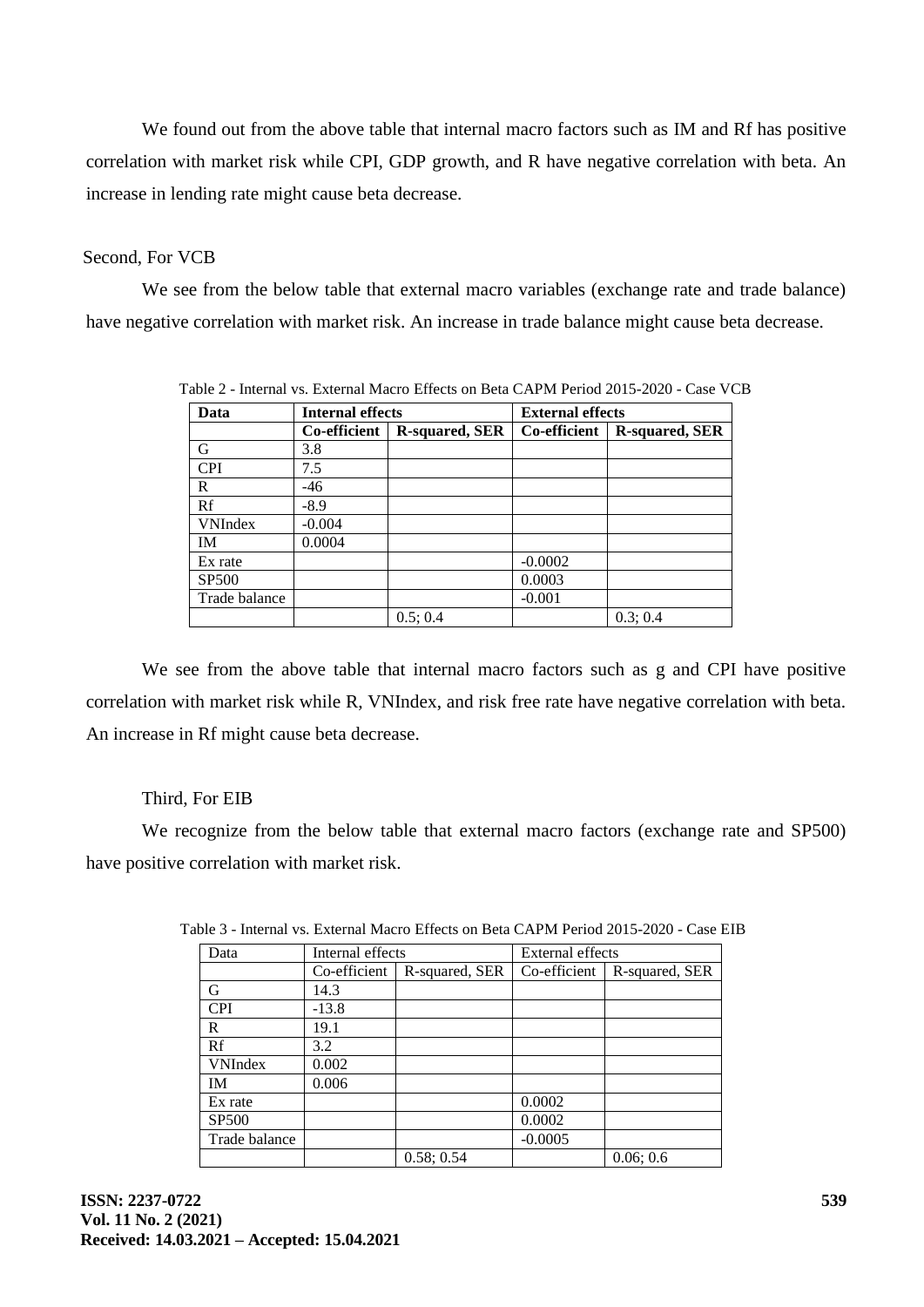We recognize from the above table that internal macro factors such as G, R and Rf have positive correlation with market risk while CPI has negative correlation with beta. An increase in Rf might cause beta increase.

### Fourth, For SHB

We recognize from the below table that external macro factors such as exchange rate and trade balance have negative correlation with market risk while SP500 has positive correlation with beta. An increase in exchange rate might cause beta decrease.

| Data           | <b>Internal effects</b> |                       | <b>External effects</b> |                       |  |
|----------------|-------------------------|-----------------------|-------------------------|-----------------------|--|
|                | Co-efficient            | <b>R-squared, SER</b> | Co-efficient            | <b>R-squared, SER</b> |  |
| G              | 27.6                    |                       |                         |                       |  |
| <b>CPI</b>     | $-0.2$                  |                       |                         |                       |  |
| R              | 23.2                    |                       |                         |                       |  |
| Rf             | $-21.6$                 |                       |                         |                       |  |
| <b>VNIndex</b> | 1.59E                   |                       |                         |                       |  |
| <b>IM</b>      | $-0.009$                |                       |                         |                       |  |
| Ex rate        |                         |                       | $-0.0001$               |                       |  |
| <b>SP500</b>   |                         |                       | 0.0002                  |                       |  |
| Trade balance  |                         |                       | $-0.0001$               |                       |  |
|                |                         | 0.38;0.8              |                         | 0.005:0.8             |  |

Table 4 - Internal vs. External Macro effects on Beta CAPM Period 2015-2020 - Case SHB

We recognize from the above table that internal macro factors such as G and R have positive correlation with market risk while CPI and Rf has negative correlation with beta. An increase in Rf might cause beta decrease.

## Fifth, For ACB

We recognize from the below table that external macro factors such as exchange rate and SP500 have positive correlation with market risk while trade balance has negative correlation with beta. An increase in exchange rate might cause beta increase.

| Data           | Internal effects |                | <b>External effects</b> |                |
|----------------|------------------|----------------|-------------------------|----------------|
|                | Co-efficient     | R-squared, SER | Co-efficient            | R-squared, SER |
| G              | $-6.1$           |                |                         |                |
| <b>CPI</b>     | 10.2             |                |                         |                |
| R              | 1.1              |                |                         |                |
| Rf             | 9.3              |                |                         |                |
| <b>VNIndex</b> | 0.0006           |                |                         |                |
| <b>IM</b>      | 0.006            |                |                         |                |
| Ex rate        |                  |                | 6.86E                   |                |
| <b>SP500</b>   |                  |                | 0.0004                  |                |
| Trade balance  |                  |                | $-0.001$                |                |
|                |                  | 0.19; 1.04     |                         | 0.06:0.8       |

Table 5 - Internal vs. External Macro effects on Beta CAPM period 2015-2020 - case ACB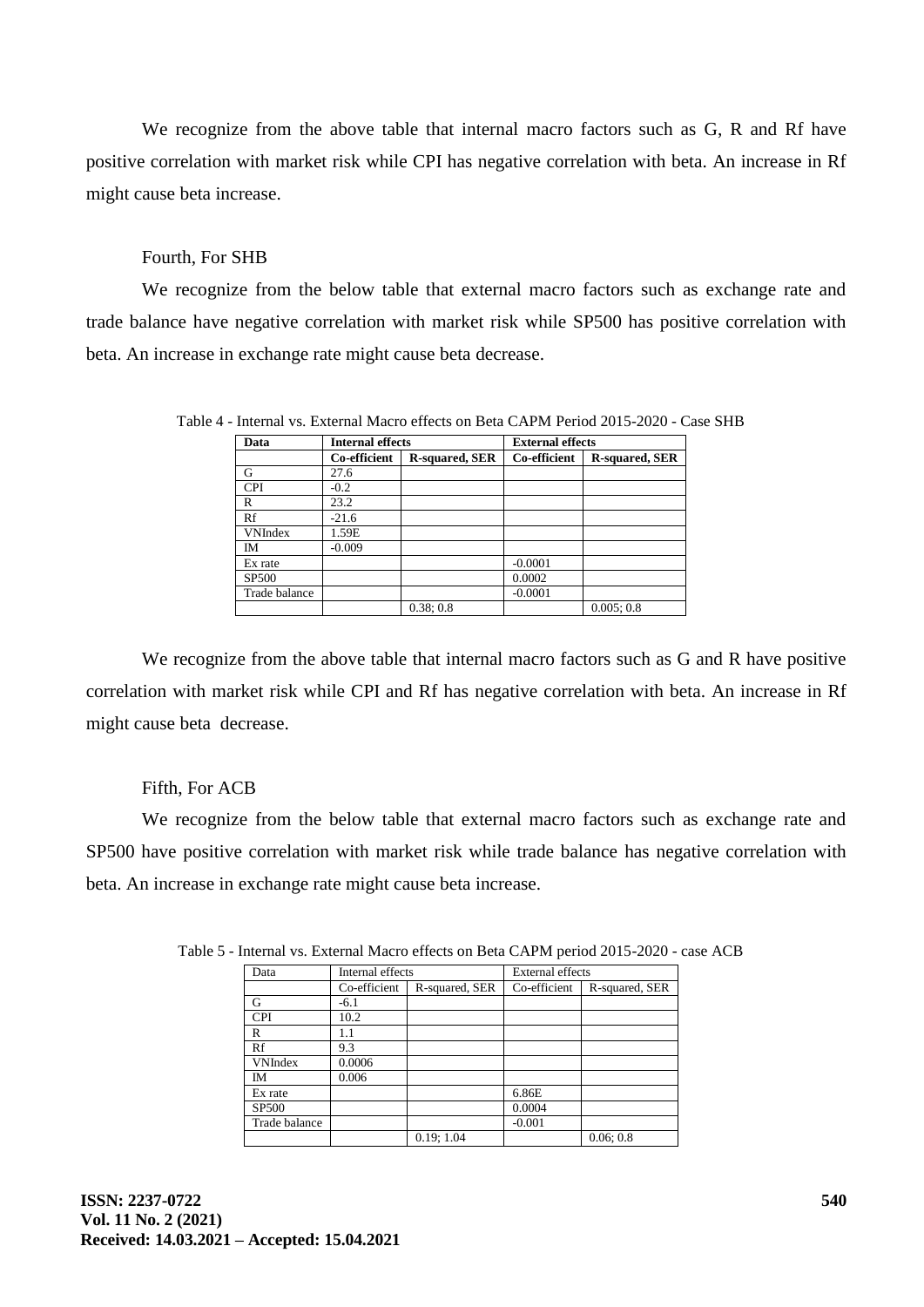We recognize from the above table that internal macro factors such as industrial production and Rf have positive correlation with market risk while GDP growth has negative correlation with beta. An increase in Rf might cause beta increase.

#### **5. Discussion**

#### **During Post – Low (L) Inflation**

In groups of banks (SOEs previously) VCB and CTG we find out: G and Risk free rate (Rf) have higher impacts on beta CAPM, for internal factors. While for external factors, trade balance have higher impacts on market risk. VNIndex has slightly negative relationship and impact on beta.

In groups of joint stock banks (private banks) SHB, ACB and EIB we figure out: exchange rate and SP500 have higher impacts on beta CAPM, for external factors. For internal factors, Rf, GDP growth and lending rate have higher impacts on market risk. Thats happen during post –L inflation stage. Lending rate has positive impact in 3 cases.

#### **6. Conclusion**

Because GDP growth and Risk free rate have higher effects on market risks of banks, Ministry of Finance, State bank of Vietnam and relevant agencies need to control GDP growth as well as rates of Treasury bonds toward benefits for managing risk.

Mukhamadeev et al (2019) stated that the role of information systems for entrepreneurship education in developing countries on the example of the Azerbaijan education system and Internet banking. The information systems role in entrepreneurship education was determined with the help of online questionnaire. As a result of the study, it was found out that about 29% of higher entrepreneurship education institutions use IT technologies and e-learning principles in the learning process.

From the above regression model and equation, Government and Ministry of Finance need to perform:

- Policy of reasonable inflation control, exchange rate stabilization, no currency manipulation.
- Completed implementation of risk analysis models under the impact of monetary and financial policies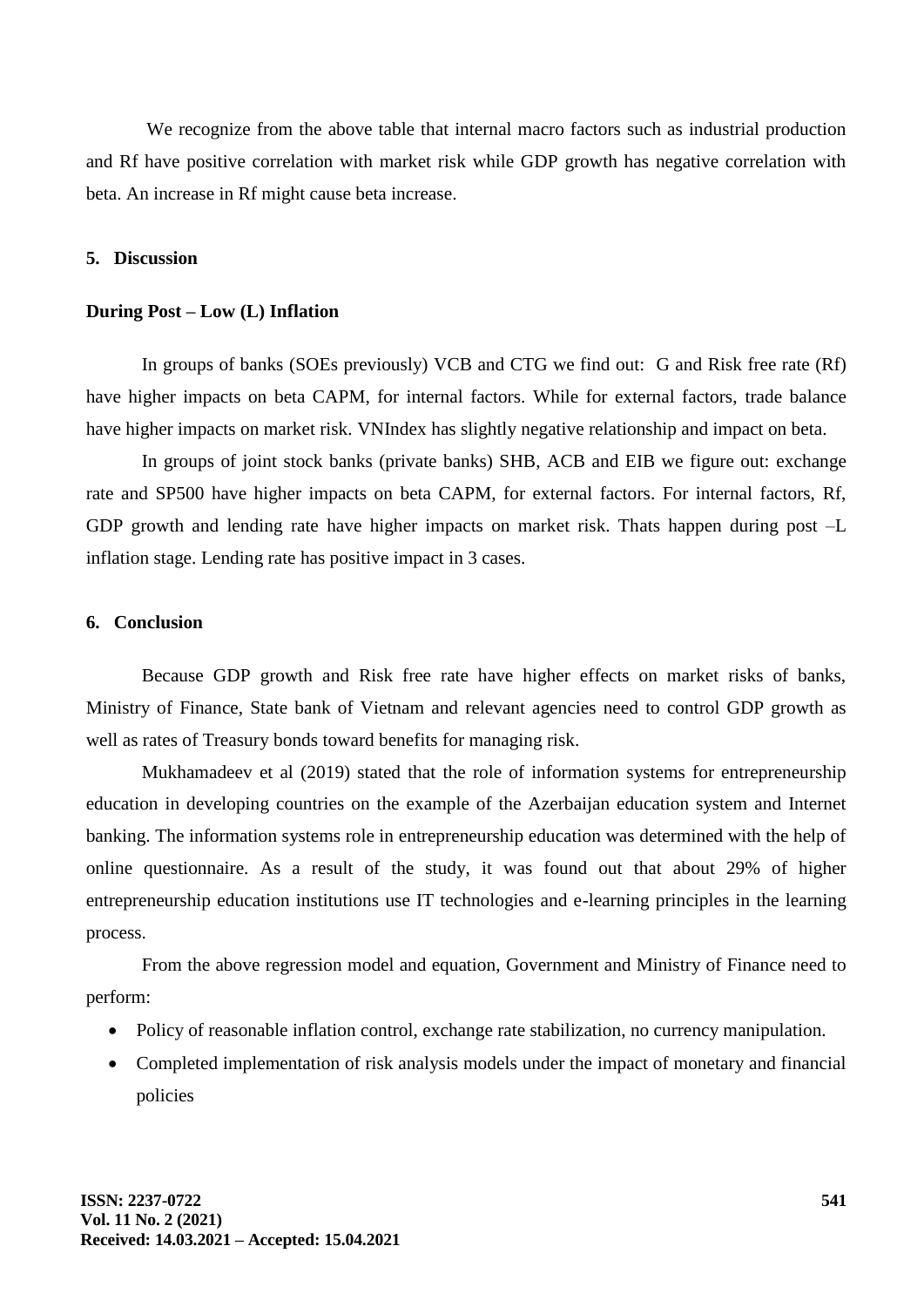Our model also shows that other macro factors such as VNIndex and exchange rate just have slight impact on Beta CAPM. And macro internal factors have much more effects on market risk of banks.

## **Limitation of Research**

We can expand our research model for other industries and other markets.

## **References**

Al-Qaisi., K.M. (2011). 'The Economic Determinants of Systematic Risk in the Jordanian Capital Market', *International Journal of Business and Social Science*, vol.2, no.20, pp. 85-95.

Anderssen, T.G., Bollerslev, T., Diebold, F.X., and Wu, J. (2005). 'A Framework for Exploring the Macroeconomic Determinants of Systematic Risk', *Financial Economics, Macroeconomics, and Econometrics,* vol.95. no.2, pp. 398-404.

Arnes, S.K. (2014). 'Impact of Macroeconomic Indicators on Stock Market Performance: The Case of The Istanbul Stock Exchange', *Master Thesis*, Copenhagen Business School. https://researchapi.cbs.dk/ws/portalfiles/portal/58450158/sibel\_arnes.pdf.

Ahmad, N., and Ramzan, M. (2016). 'Stock Market Volatility and Macroeconomic Factor Volatility', *International Journal of Research in Business Studies and Management*, 3(7), 37-44.

Ahmed, A., Ejaz, A., Ali, R., Ishfaq Ahmad, I. 2018. Sectoral integration and investment diversification opportunities: evidence from Colombo Stock Exchange. Entrepreneurship and Sustainability Issues, vol.5, no.3, pp. 514-527. [https://doi.org/10.9770/jesi.2018.5.3\(8\)](https://doi.org/10.9770/jesi.2018.5.3(8))

Basu, Devraj., and Streme, Alexander. (2007). CAPM and Time-Varying Beta: The Cross-Section of Expected Returns, *SSRN Working paper series*

Bohachova, O. (2008). ['The Impact of Macroeconomic Factors on Risks in the Banking Sector: A](https://ideas.repec.org/p/iaw/iawdip/44.html)  [Cross-Country Empirical Assessment',](https://ideas.repec.org/p/iaw/iawdip/44.html) *[IAW Discussion Papers](https://ideas.repec.org/s/iaw/iawdip.html) 44,* Institut für Angewandte Wirtschaftsforschung (IAW).

Bowman, R.G. (1979). 'The Theoretical Relationship Between Systematic Risk and Financial (Accounting) Variables', *The Journal of Finance*, vol. 34, no.3, pp. 617-630.

Butt, B.Z., Rehman, K.U. (2010). 'Do economic factors influence stock returns? A firm and industry level analysis', *African Journal of Business Management,* vol.4, no.5, pp. 583-593

Chatterjea, Arkadev., Jerian, Joseph A., and Jarrow, Robert A. (2001). Market Manipulation and Corporate Finance: A new Perspectives, *1994 Annual Meeting Review*, South Western Finance Association, Texas, USA.

Chen RR, Chidambaran NK, Imerman MB, Sopranzetti BJ. (2013). Liquidity, Leverage, and Lehman: A Structural Analysis of Financial Institutions in Crisis, *Fordham School of Business Research Paper No.2279686*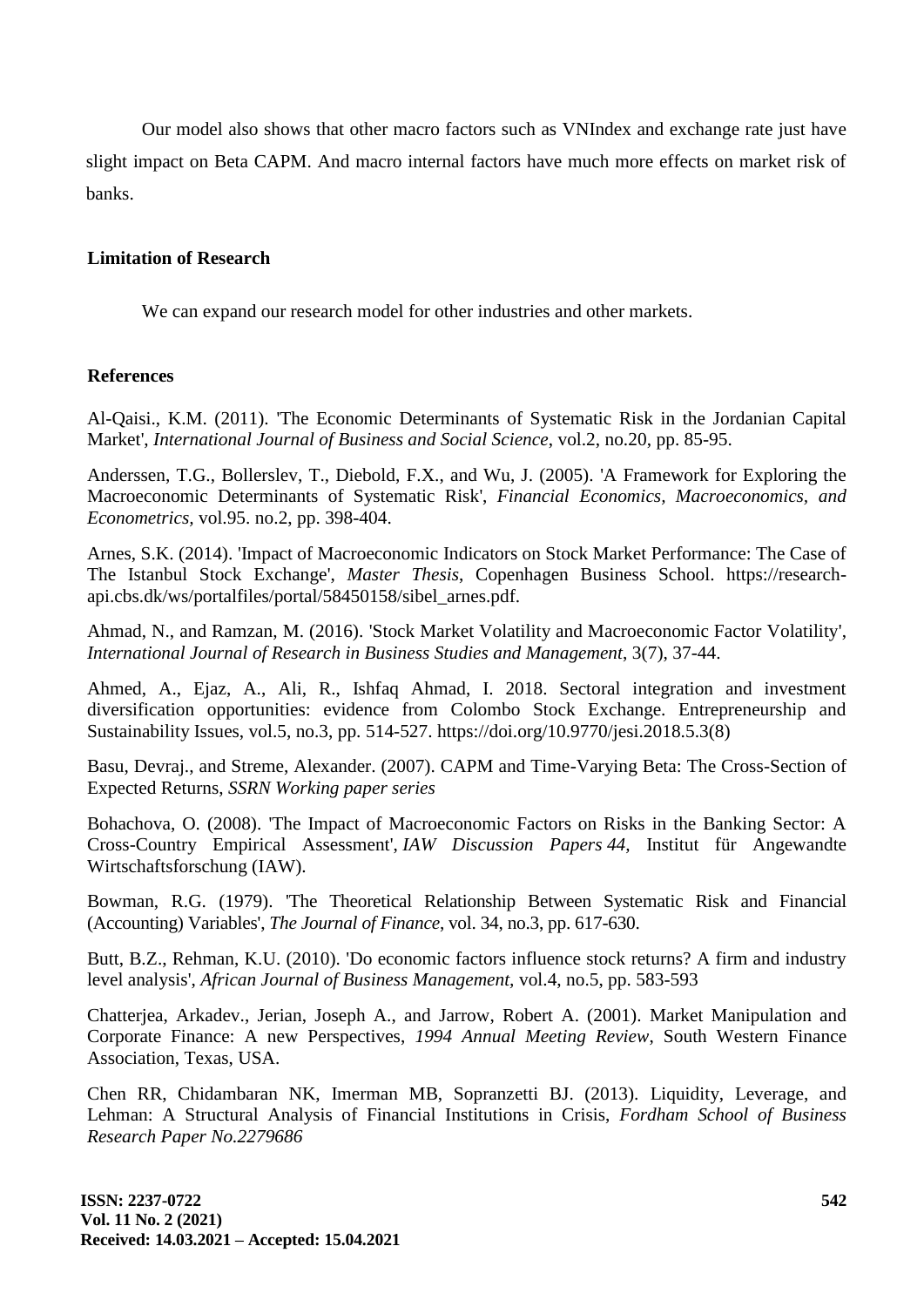Cheng, L.Y., Wang, M.C., and Chen, K.C. (2014). Institutional Investment Horizons and the Stock Performance of Private Equity Placements: Evidence from the Taiwanese Listed Firms, *[Review of](https://www.worldscientific.com/worldscinet/rpbfmp)  [Pacific Basin Financial Markets and Policies](https://www.worldscientific.com/worldscinet/rpbfmp)*, 17(2).

Celebi, K., and Honig, M. (2019). 'The Impact of Macroeconomic Factors on the German Stock Market: Evidence for the Crisis, Pre- and Post-Crisis Periods', *International Journal of Financial Studies*, vol.7, no.18. doi:10.3390/ijfs7020018

Claudia, M.P., Sandra, E., and Esteban, P. (2010). 'Macroeconomic factors and micro-level bank risk', *Discussion Paper Series 1: Economic Studies No 20/2010*.

Curran, M., and Velic, A. (2018). ['The CAPM, National Stock Market Betas, and Macroeconomic](https://ideas.repec.org/p/tcd/tcduee/tep0618.html)  [Covariates: A Global Analysis'](https://ideas.repec.org/p/tcd/tcduee/tep0618.html), *[Trinity Economics Papers](https://ideas.repec.org/s/tcd/tcduee.html) 0618*, Trinity College Dublin, Department of Economics.

Dat, P.M., Mau, N.D., Loan, B.T.T., Huy, D.T.N. (2020). [Comparative China Corporate Governance](http://www.tb.lt/Leidiniai/SSI/9-3/9_3_18.pdf)  [standards After Financial Crisis, Corporate Scandals and Manipulation,](http://www.tb.lt/Leidiniai/SSI/9-3/9_3_18.pdf) *Journal of Security and Sustainability Issues,* 9(3).

De Gennaro, Ramon P., Kim, Sangphill. (2003). The CAPM and Beta in an Imperfect Market, *SSRN Working paper series.*

Dimitrov V, Jain PC. (2006). The Value Relevance of Changes in Financial Leverage*, SSRN Working Paper.*

Emilios, A. 2015, 'Bank Leverage Ratios and Financial Stability: A Micro- and Macroprudential Perspective', *Working Paper No.849,* Levy Economics Institute.

Eugene FF, French KR. (2004). The Capital Asset Pricing Model: Theory and Evidence, *Journal of Economic Perspectives.* 

Galagedera, D.U.A. (2007)*.* An alternative perspective on the relationship between downside beta and CAPM beta, *Emerging Markets Review.*

Galagedera, D.U.A. (2007). 'An alternative perspective on the relationship between downside beta and CAPM beta', *Emerging Markets Review.*

Gay, R.D. (2016). 'Effect Of Macroeconomic Variables On Stock Market Returns For Four Emerging Economies: Brazil, Russia, India, And China', *International Business & Economics Research Journal*, vol.15, no.3.

Gizycki, M. (2001). 'The Effect Of Macroeconomic Conditions on Bank Risks and Profitability', *Research Discussion Paper 2001-06*, System Stability Department Reserve Bank of Australia. Retrieved from:<https://www.rba.gov.au/publications/rdp/2001/pdf/rdp2001-06.pdf.>

Gunarathna, V. (2016). How does Financial Leverage Affect Financial Risk? An Empirical Study in Sri Lanka, *Amity Journal of Finance, 1*(1), 57-66.

Gunaratha V. (2013). The Degree of Financial Leverage as a Determinant of Financial Risk: An Empirical Study of Colombo Stock Exchange in Sri Lanka, *2nd International Conference on Management and Economics Paper.*

Hojat, S. (2015). 'The Impact of Monetary Policy On the Stock Market', *Doctoral dissertation*, Walden University.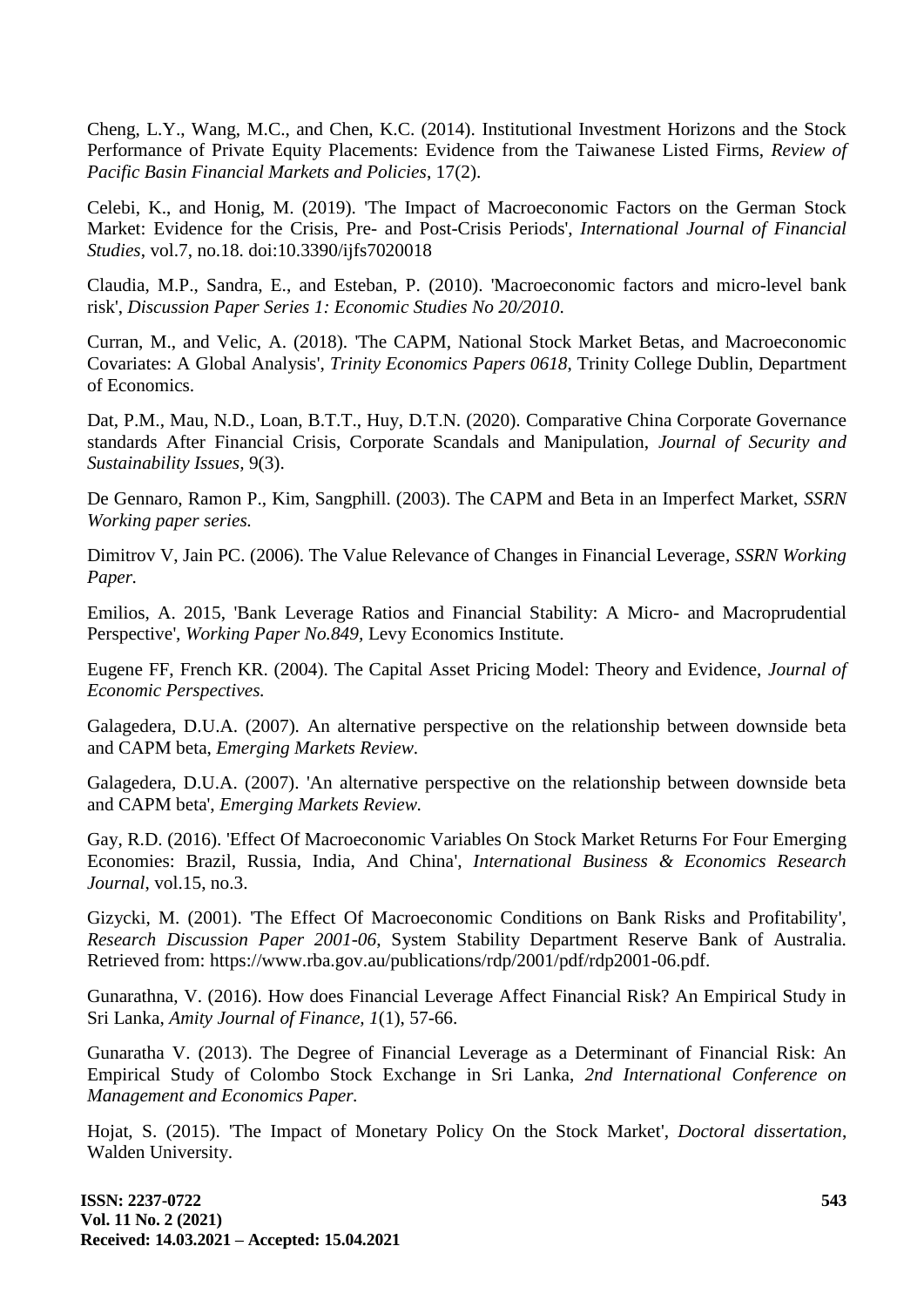<https://scholarworks.waldenu.edu/cgi/viewcontent.cgi?article=2602&context=dissertations>

Huey-Yeh, L., Nuraeni, H.F., and Meihua, K. (2016). 'The Impact of Macroeconomic Factors on Credit Risk in Conventional Banks and Islamic Banks: Evidence from Indonesia', *International Journal of Financial Research,* vol.7, no.4.

Hac, L.D., Huy, D.T.N., Thach, N.N., Chuyen, B.M., Nhung, P.T.H., Thang, T.D., Anh, T.T. (2021). [Enhancing risk management culture for sustainable growth of Asia commercial bank -ACB in](http://jssidoi.org/jesi/article/782)  [Vietnam under mixed effects of macro factors,](http://jssidoi.org/jesi/article/782) *Entrepreneurship and Sustainability Issues,* 8(3).

Hang, T.T.B., Nhung, D.T.H., Hung, N.M., Huy, D.T.N., Dat, P.M. (2020). [Where Beta is](http://jssidoi.org/jesi/article/download/521/Hang_Where_Beta_is_going__case_of_Viet_Nam_hotel_airlines_and_tourism_company_groups_after_the_low_inflation_period.pdf)  [going–case of Viet Nam hotel, airlines and tourism company groups after the low inflation period,](http://jssidoi.org/jesi/article/download/521/Hang_Where_Beta_is_going__case_of_Viet_Nam_hotel_airlines_and_tourism_company_groups_after_the_low_inflation_period.pdf) *Entrepreneurship and Sustainability Issues,* 7(3).

Huy, D.T.N. (2015). The Critical Analysis of Limited South Asian Corporate Governance Standards After Financial Crisis, *International Journal for Quality Research,* 9(4): 741-764.

Huy, D.T.N. (2012). [Estimating Beta of Viet Nam listed construction companies groups during the](https://scholar.google.com.vn/javascript:void(0))  [crisis,](https://scholar.google.com.vn/javascript:void(0)) *Journal of Integration and Development,* 15 (1), 57-71

Huy, D. T.N., Loan, B. T., and Anh, P. T. (2020). 'Impact of selected factors on stock price: a case study of Vietcombank in Vietnam', *Entrepreneurship and Sustainability Issues, vol.7, no.4,* pp. 2715-2730. [https://doi.org/10.9770/jesi.2020.7.4\(10\)](https://doi.org/10.9770/jesi.2020.7.4(10))

Huy, D. T.N., Dat, P. M., và Anh, P. T. (2020). 'Building and econometric model of selected factors' impact on stock price: a case study', *Journal of Security and Sustainability Issues, vol.9*(M), pp. 77-93. [https://doi.org/10.9770/jssi.2020.9.M\(7\)](https://doi.org/10.9770/jssi.2020.9.M(7))

Huy D.T.N., Nhan V.K., Bich N.T.N., Hong N.T.P., Chung N.T., Huy P.Q. (2021). 'Impacts of Internal and External Macroeconomic Factors on Firm Stock Price in an Expansion Econometric model—A Case in Vietnam Real Estate Industry', *Data Science for Financial Econometrics-Studies in Computational Intelligence*, vol.898, Springer.

[http://doi-org-443.webvpn.fjmu.edu.cn/10.1007/978-3-030-48853-6\\_14](http://doi-org-443.webvpn.fjmu.edu.cn/10.1007/978-3-030-48853-6_14)

Khwaja, Asim Ijaz., and Mian, Atif. (2005). Unchecked intermediaries:Price manipulation in an emerging stock market, *Journal of Financial Economics* 78, 243 – 241.

Krishna, R.C. (2015). 'Macroeconomic Variables impact on Stock Prices in a BRIC Stock Markets: An Empirical Analysis, *Journal of Stock & Forex Trading,* vol.4, no.2. https://doi.org/10.4172/2168- 9458.1000153

Kulathunga, K. (2015). Macroeconomic Factors and Stock Market Development: With Special Reference to Colombo Stock Exchange, *International Journal of Scientific and Research Publications,* vol.5, no.8, pp. 1-7.

Kumaresan, R. (2019). 'The Effects of Macroeconomics Factors towards the Starbucks Corporation', *MPRA Paper No. 97243*. https://mpra.ub.uni-muenchen.de/97243/1/MPRA\_paper\_97243.pdf

Nawaz. R., Ahmed, W., Imran, Sabir, S., and Arshad, M. 2017, 'Financial Variables and Systematic Risk', *Chinese Business Review,* vol. 16, no. 1, pp. 36-46. doi: 10.17265/1537-1506/2017.01.004

Ozlen., S., and Ergun, U. (2012). 'Macroeconomic Factors and Stock Returns', *International Journal of Academic Research in Business and Social Sciences,* vol.2, no.9, pp. 315-343.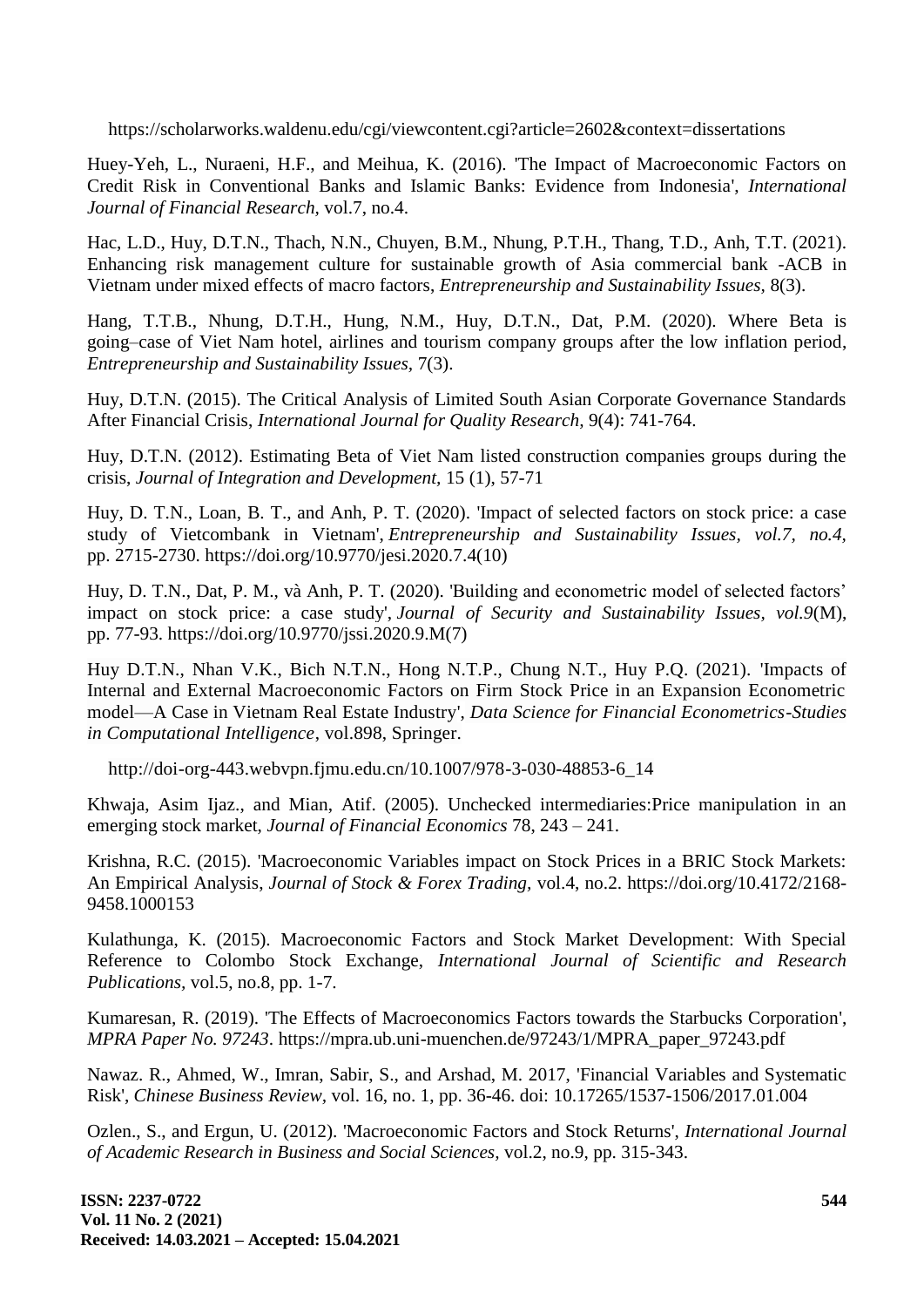Li, L., and Pornchai, C. (2014). Income Structure, Competitiveness, Profitability, and Risk: Evidence from Asian Banks, *[Review of Pacific Basin Financial Markets and Policies](https://www.worldscientific.com/worldscinet/rpbfmp)*, 17(3).

Loc, T.D., & Trang, D.T.H. (2014). Fama-French 3-factor model: Empirical evidence from Ho Chi Minh City Stock Exchange, *Can Tho scientific journal, 32*(4) : 61-68.

Martin, K., and Sweder, V.W. (2012). On Risk, leverage and banks: Do highly leveraged banks take on excessive risk?, *Discussion Paper TI 12-022/2/DSF31*, Tinbergen Institute

Pamane, K., and Vikpossi, A.E. 2014, 'An Analysis of the Relationship between Risk and Expected Return in the BRVM Stock Exchange: Test of the CAPM', *Research in World Economy,* vol.5, no.1, pp. 13-28.

Patro, D.K., Wald, J., & Wu, Y. (2002). 'The Impact of Macroeconomic and Financial Variables on Market Risk: Evidence from International Equity Returns', *[European Financial Management](https://www.researchgate.net/journal/1468-036X_European_Financial_Management)*, 8(4): 421 - 447. DOI: [10.1111/1468-036X.00198](https://www.researchgate.net/deref/http:/dx.doi.org/10.1111/1468-036X.00198)

Perkovic, A. (2011). 'Research of Beta As Adequate Risk Measure - Is Beta Still Alive?', *Croatian Operational Research Review (CRORR)*, vol. 2, pp. 102-111.

Puspitaningtyas, Z. (2017). 'Estimating systematic risk for the best investment decisions on manufacturing company in Indonesia', *Investment Management and Financial Innovations*, vol.14, no.1, pp. 46-54. doi:10.21511/imfi.14(1).2017.05

Park, J.C, Ali, F.D., & Mbanga, C. (2019). Investor sentiment and aggregate stock returns: the role of investor attention, Review of Quantitative Finance and Accounting, 53(2), 397 - 428.

Quan, V.D.H. (2012). *Systematic risk and beta problems in Vietnam, Financial Journal,*  [<http://tapchitaichinh.vn/nghien-cuu-trao-doi/rui-ro-he-thong-va-van-de-xac-dinh-he-so-beta-tai-viet](http://tapchitaichinh.vn/nghien-cuu-trao-doi/rui-ro-he-thong-va-van-de-xac-dinh-he-so-beta-tai-viet-nam-1257.html)[nam-1257.html>](http://tapchitaichinh.vn/nghien-cuu-trao-doi/rui-ro-he-thong-va-van-de-xac-dinh-he-so-beta-tai-viet-nam-1257.html)

Robicheck, A.A., and Cohn, R.A. (1974). 'The Economic Determinants of Systematic Risk', *The Journal of Finance,* [Vol. 29, No. 2,](https://www.jstor.org/stable/i352999) pp. 439-447.

Sadeghzadeh, K. (2018). 'The effects of microeconomic factors on the stock market: A panel for the stock exchange in Istanbul ARDL analysis', *Theoretical and Applied Economics Volume XXV,* vol.3, no.616, pp. 113-134.

Sadia, S., and Noreen, A. 2012, 'Impact of Macroeconomic Factors on Banking Index in Pakistan', *Interdisciplinary Journal of Contemporary Research in Business,* vol.4, no.6, pp. 1200-1218.

Saeed, S., and Akhter, N. (2016). 'Impact of Macroeconomic Factors on Banking Index in Pakistan', *Interdisciplinary Journal of Contemporary Research in Business,* vol.4, no.6.

Singh, T., Mehta, S., and Versha, M.S. (2010). 'Macroeconomic factors and stock returns: Evidence from Taiwan', *Journal of Economics and International Finance*, vol.2, no.4, pp. 217-227

Siregar, E.I., and Diana. (2019). 'The Impact of Political Risk and Macro Economics on Stock Return at Indonesia Stock Exchange-An Approach of Arbritage Pricing Theory (APT)', *[International](https://knepublishing.com/index.php/KnE-Social/issue/view/184)  [Conference on Economics, Management, and Accounting \(ICEMA\),](https://knepublishing.com/index.php/KnE-Social/issue/view/184)* pp.744–772.

DOI:<https://doi.org/10.18502/kss.v3i26.5412>